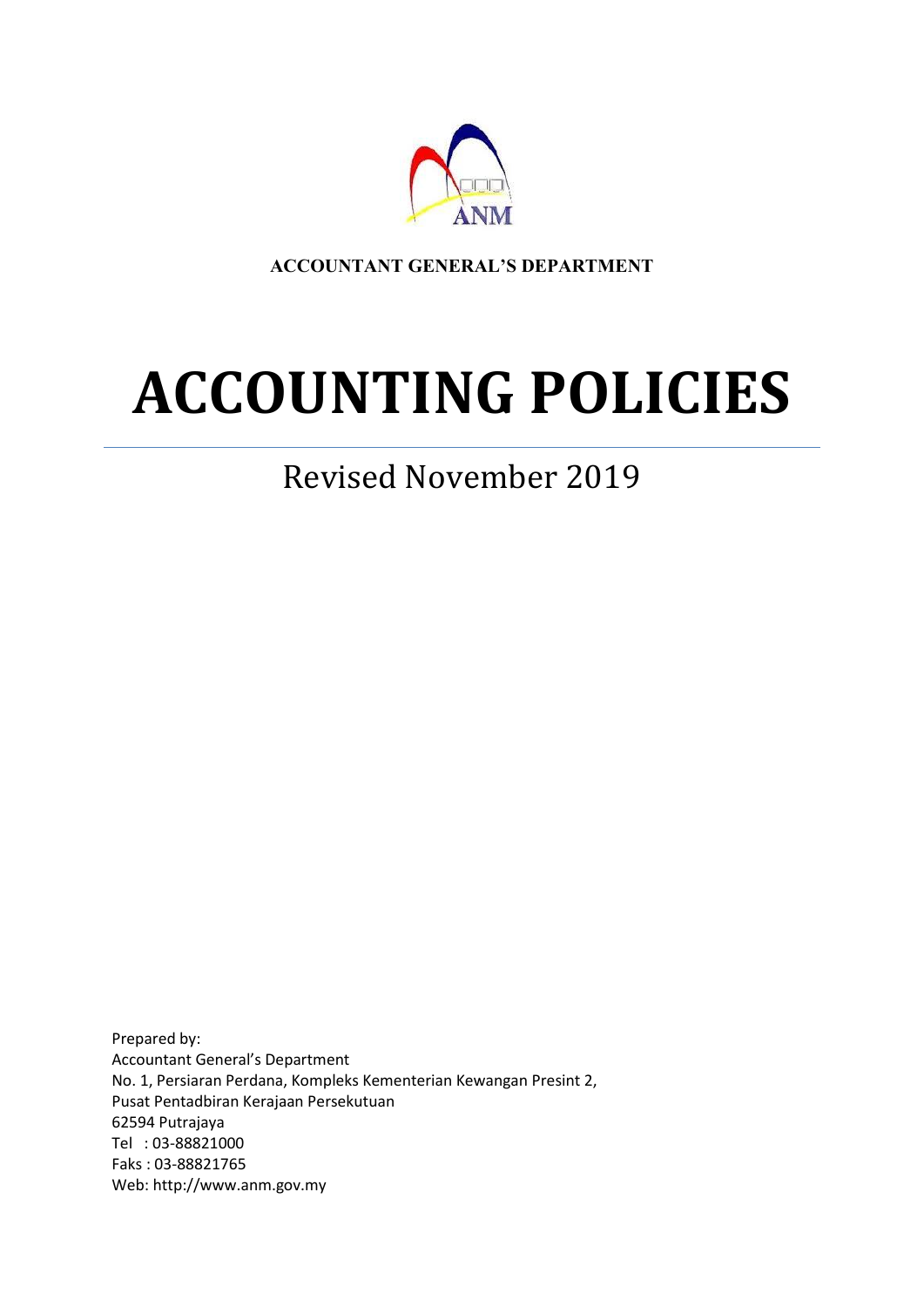# **Introduction**

- 1. This policy document outlines the accounting policies of the Malaysian Government which need to be complied with by all federal ministries and departments. The accounting policies are drawn up to assist users in the application of the Malaysian Public Sector Accounting Standards (MPSASs). MPSASs are accrual basis accounting standards issued by Accountant General"s Department of Malaysia which are drawn up primarily from the International Public Sector Accounting Standards(IPSASs) Issued by IFAC. The only divergences are when IPSASs contradict with local legislations, in that situation, local legislation shall prevail.
- 2. Accounting policies are the specific principles, bases, conventions, rules, and practices applied by an entity in preparing and presenting financial statements.

# **Accounting Policies**

# **3. General**

#### **3.1 Components of Financial Statements**

The components of Financial Statements shall consist of:

- (a) Statement of Financial Position;
- (b) Statement of Financial Performance;
- (c) Statement of Changes in Net Assets/Equity;
- (d) Cash Flow Statement;
- (e) Statement of Budget Performance; and
- (f) Notes to the accounts

#### **3.2 Accounting Entity**

The accounting entities for the Federal Government to which this policy applies shall consist of:

- (a) All Federal Ministries; and
- (b) All Federal Departments

#### **3.3. Reporting Period**

Reporting period for the Federal Government is the year ending 31 December.

#### **3.4 Accounting Basis**

The accounting basis shall be Accrual Basis of Accounting and on historical cost convention unless specified otherwise.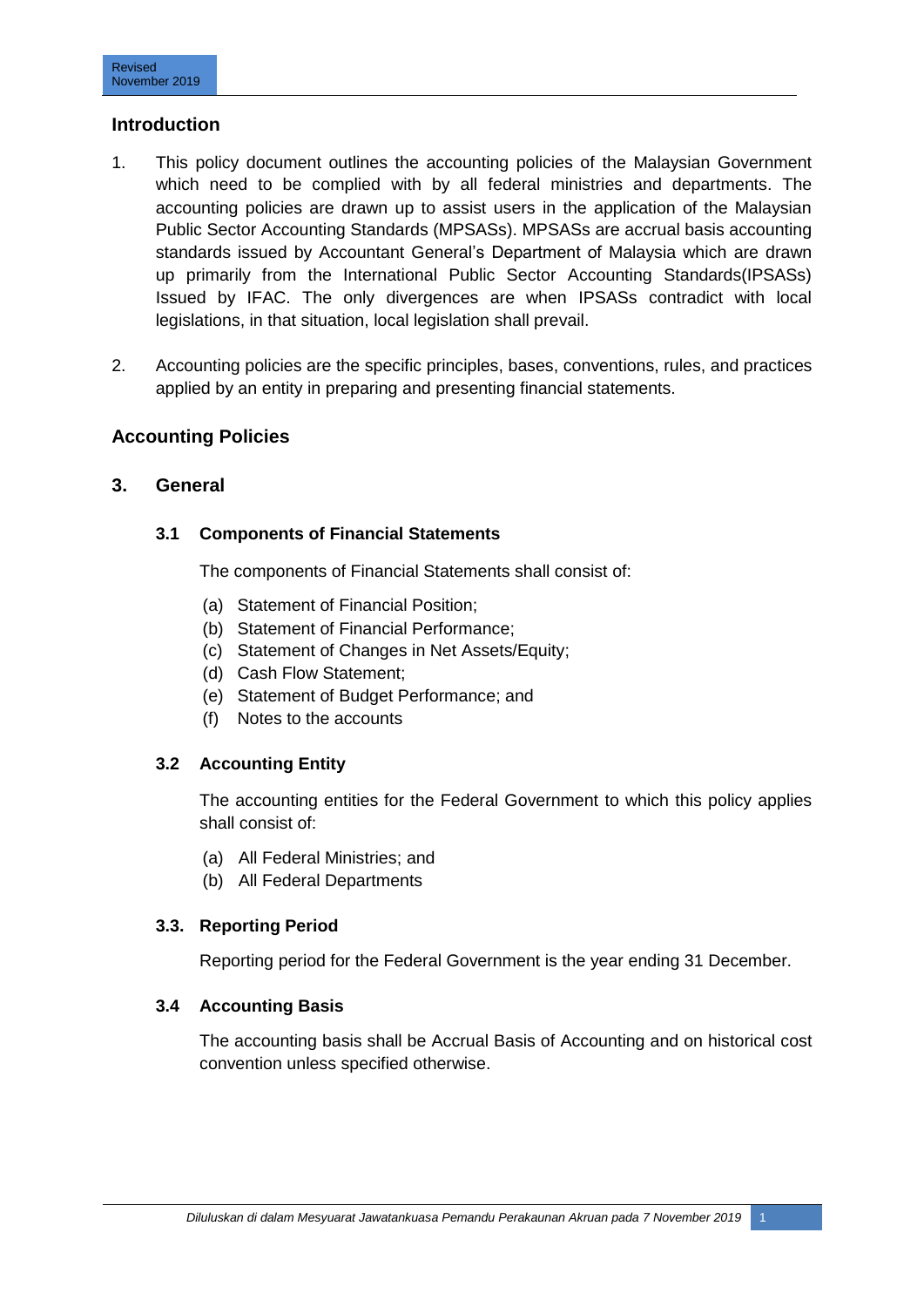#### **3.5 Going Concern Assumption**

It is based on the assumption that the entity will continue in operations and able to meet its statutory obligations for the foreseeable future.

# **3.6 Application of Materiality**

An item is material if it's omission from, or misstatement in, the financial statements could influence a user's judgments made on the basis of the statements. Materiality depends on the nature or size of the item, or a combination of both.

# **3.7 Consistence of Presentation**

The presentation and classification of items in the financial statements shall be retained from one period to the next unless:

- (a) It is apparent, following a significant change in the nature of the entity"s operations or a review of its financial statements, that another presentation or classification would be more appropriate having regard to the criteria for the selection and application of accounting policies in MPSAS 3; or
- (b) An MPSAS requires a change in presentation**.**

# **3.8 Comparative Information.**

Comparative information shall be disclosed in respect of the previous period for all amounts reported in the financial statements. Comparative information shall be included for narrative and descriptive information when it is relevant to an understanding of the current period"s financial statements.

#### **3.9 Current/Non-current Distinction**

An entity shall present current and non-current assets, and current and noncurrent liabilities, as separate classifications on the face of its statement of financial position. For each asset and liability line item that combines amounts expected to be recovered or settled:

- (a) no more than twelve months after the reporting date, and
- (b) more than twelve months after the reporting date

# **4. Consolidated Fund**

The concept of Consolidated Fund will be maintained under the accrual basis of accounting but the three accounts under the Consolidated Fund will be treated as follow:

(a) Consolidated Revenue Account shall be closed and the balance as at the date of implementation shall be transferred to the Accumulated Surplus/Deficit in the Statement of Net Assets/Equity.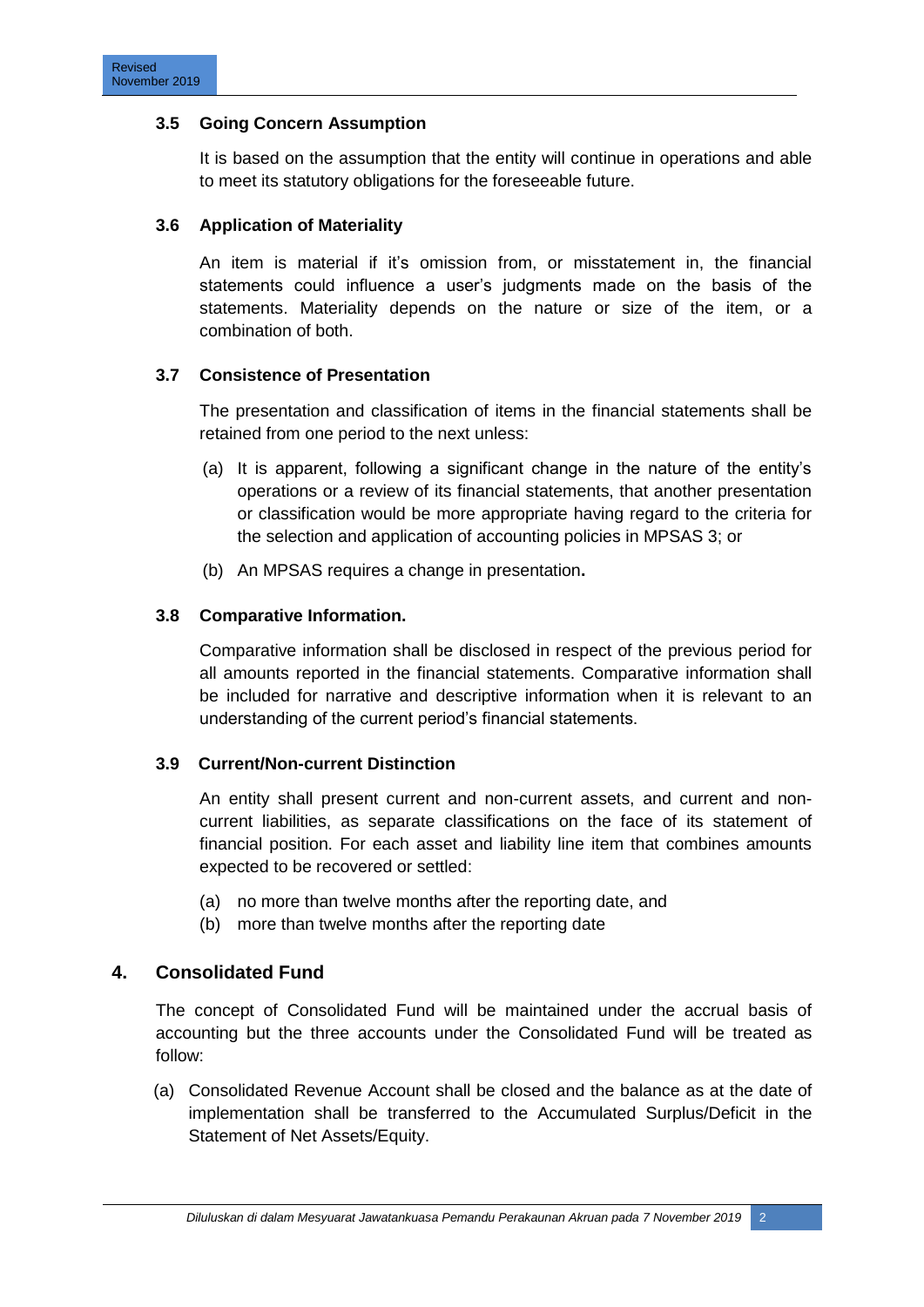- (b) Consolidated Loan Account shall be closed and the balance as at the date of implementation shall be transferred to the Accumulated Surplus/Deficit in the Statement of Net Assets/Equity.
- (c) All balances of government trust accounts shall be shown as trust reserves and as a single line item in the Statement of Financial Position under Net Assets/Equity. Balances of public trust accounts and deposits shall be shown as liabilities and as a single line item in statement of financial position.

# **5. Assets**

Assets are resources controlled by an entity as a result of past events and from which future economic benefits or service potential are expected to flow to the entity.

An item is recognized as an asset in an entity's financial statements if:

- (a) the asset meets the definition of an asset and
- (b) the amount can be measured reliably

#### **5.1 Cash and Cash Equivalents**

Cash and cash equivalents consists of Cash at Bank, Current Account (including 3/12 Imprest) and Deposits (not exceeding three months), Cash in Hand (Petty cash) and Cash in Transit.

#### **5.2 Recoverable From Taxes and Transfers**

Recoverable from taxes and transfer and the corresponding taxation revenue are recognized at the time the debt to the Government arises.

It shall be initially measured at transaction amount (fair value of the consideration) and subsequently at amortized cost (i.e. the amount measured at initial recognition, minus principal repayments received, minus/plus cumulative amortization using the effective interest method of any difference between the initial amount and the maturity amount, and minus any reduction for impairment or uncollectibility).

Estimate of tax receivable based on prior year experience is to be made and accrued at the end of financial year.

#### **5.3 Receivables**

Receivables shall be recognized when goods are transferred, services are rendered and when the invoices are raised.

Trade Receivables shall be measured at transaction amount (fair value of the consideration) initially and subsequently at amortized cost and minus any provision for doubtful debts.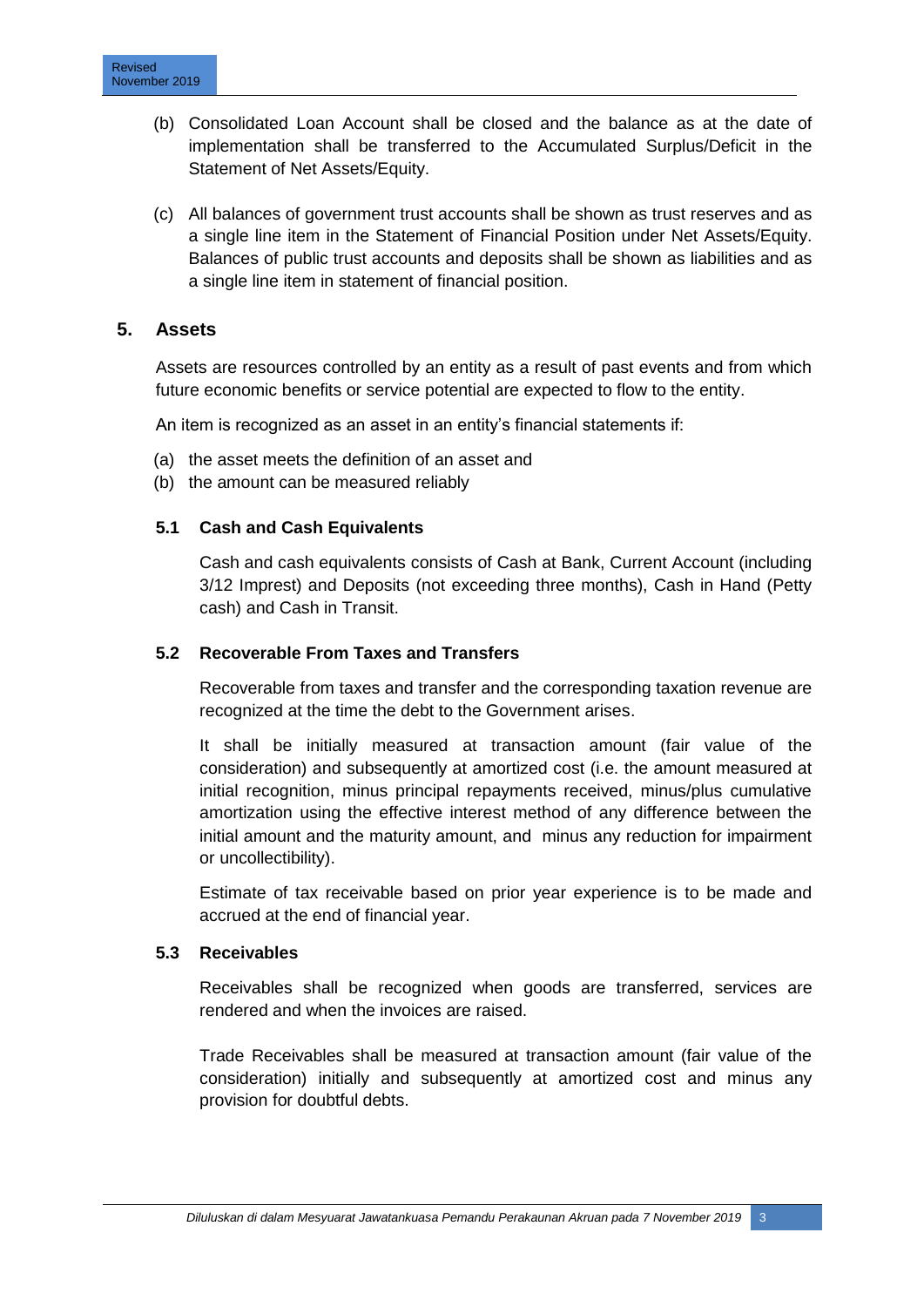#### **5.4 Inventories**

Inventories are assets:

- (a) In the form of materials or supplies to be consumed in the production process;
- (b) In the form of materials or supplies to be consumed or distributed in the rendering of services;
- (c) Held for sale or distribution in the ordinary course of operations; or
- (d) In the process of production for sale or distribution.

Inventory shall be measured initially at cost or, if acquired through a nonexchange transaction, at fair value as at date of acquisition.

Inventories are subsequently recorded at the lower of cost and net realizable value. For Inventories held for distribution for public benefit (held for distribution at no charge or for nominal charge e.g. medical supplies at public hospitals) are recorded at the lower of cost and current replacement cost.

Cost of inventories, comprising all costs of purchase, costs of conversion, and other costs incurred in bringing the inventories to their present location and condition, are calculated using weighted average method.

When inventories are sold, exchange or distributed, the amounts are recognize as an expense in the period in which the related revenue is recognized.

Amounts written-down to the net realizable value or current replacement cost are to be expensed in the period where the write-down is made.

#### **5.5 Prepayments**

Prepayments shall be recognized as current asset at transacted cost. Subsequently, no requirement for re-measurement but the amount is transferred to expenses or other class of asset, where appropriate, when the related goods or services have been received.

#### **5.6 Other financial assets**

Other financial assets consist of financial assets at fair value through surplus or deficit (held for trading), loans and receivables, Held-to maturity investment and available for sale financial assets;

- (a) **Financial assets at fair value through surplus or deficit** (held for trading) shall be initially measured at fair value and subsequently measured at fair value with changes in fair value recognized in surplus or deficit.
- (b) **Loans and receivables** shall be initially measured at fair value plus transaction cost and subsequently measured at amortized cost less impairment losses.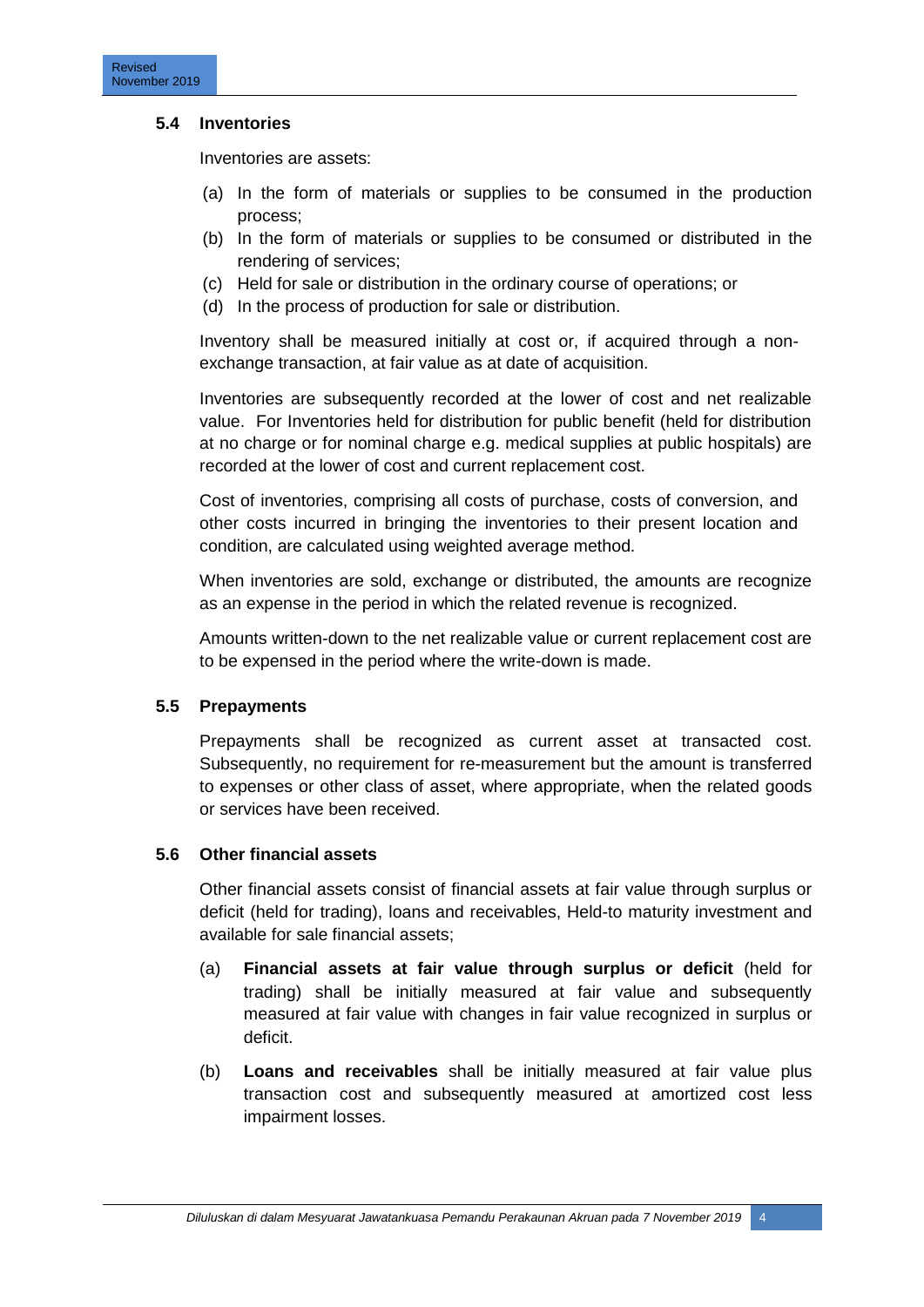- (c) **Held-to maturity investment** shall be initially measured at fair value plus transaction cost and subsequently measured at amortized cost less impairment losses.
- (d) **Available for sale financial assets** shall be initially measured at fair value plus transaction cost and subsequently measured as follow:
	- **(i)** Fair value; or
	- **(ii)** Cost less impairment (only for investments in equity instruments that do not have a quoted market price in an active market, and whose fair value cannot be reliably measured; or
	- **(iii)** Recognized all cumulative changes in fair value in a separate component of net assets/equity until subsequent derecognition or impairment, when the entity shall transfer that cumulative gain or loss to surplus or deficit. Such impairment losses shall not be reversed through surplus or deficit.

# **5.7 Investment in Controlled Entities**

Reporting entity for Federal Government only consists of Federal Government ministries and departments, therefore investment in controlled entities would be initially accounted as investment at cost, using equity method or as a financial asset and subsequently carried at cost or as a financial asset, and assessed for impairment where there is evidence of impairment.

#### **5.8 Investment in Jointly Controlled Entities**

Reporting entity for Federal Government only consists of Federal Government ministries and departments, therefore investment in jointly controlled entities would be initially accounted as investment at cost, using equity method or as a financial asset and subsequently carried at cost, using equity method or as a financial asset, and assessed for impairment where there is evidence of impairment.

#### **5.9 Investment in Associate**

Reporting entity for Federal Government only consists of Federal Government ministries and departments, therefore investment in controlled entities would be initially accounted as investment at cost, using equity method or as a financial asset and subsequently carried at cost, using equity method or as a financial asset, and assessed for impairment where there is evidence of impairment.

#### **5.10 Property, Plant and Equipment and Investment Property**

#### **(a) Property, Plant and Equipment (PPE)**

Property, plant, and equipment are tangible items that:

- (i) Are held for use in the production or supply of goods or services, for rental to others, or for administrative purposes; and
- (ii) Are expected to be used during more than one reporting period.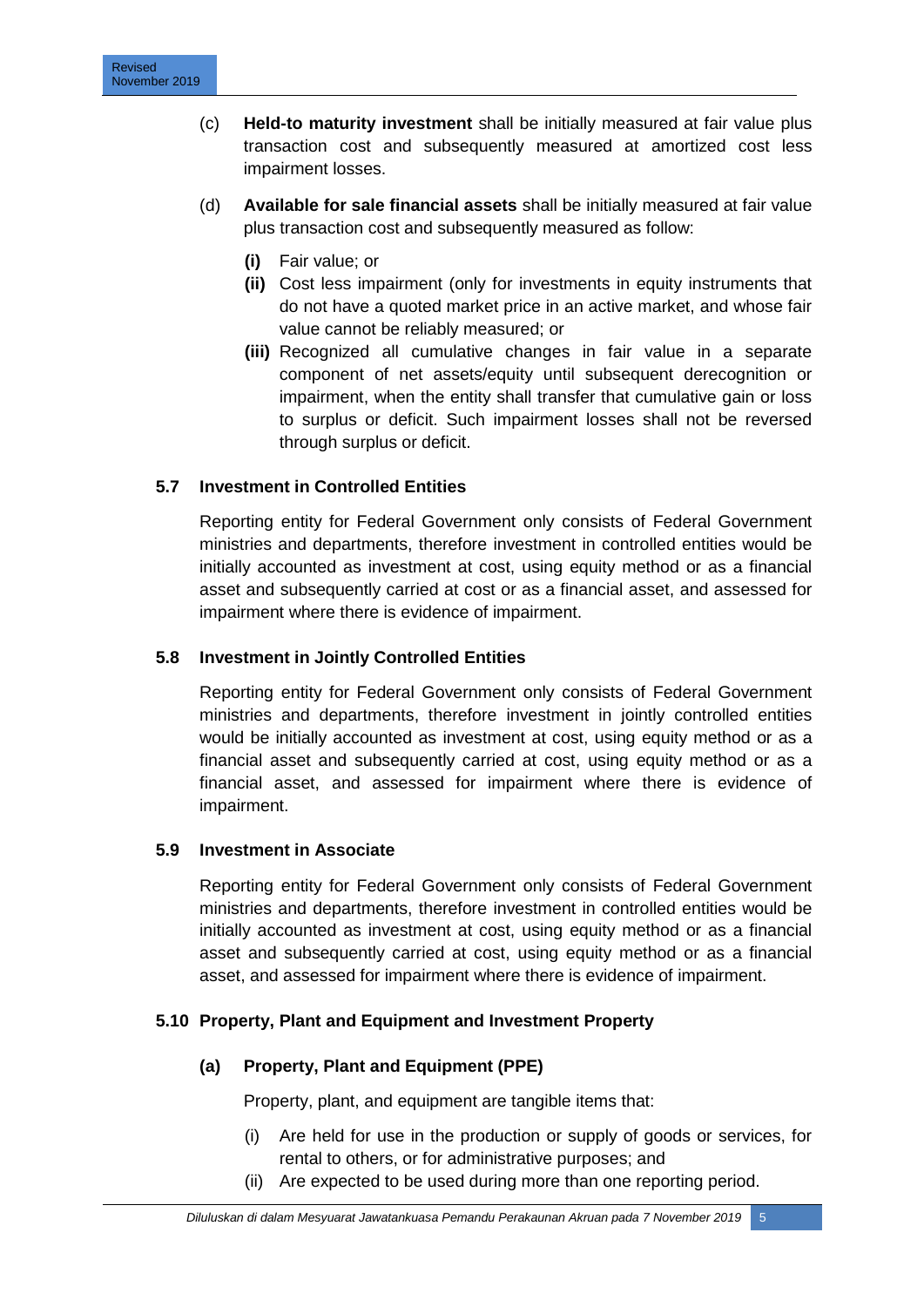PPE shall be initially recognized as an asset at cost if, and only if:

- (i) it is probable that future economic benefits or service potential associated with the item will flow to the entity; and
- (ii) the cost or fair value of the item can be measured reliably.

Asset acquired through a non-exchange transaction shall be measured at its fair value at date of acquisition.

Military assets shall be disclosed as a single line item in the notes to the accounts.

Capitalization threshold for Property, Plant and Equipment (PPE) is RM2,000 per item subject to review from time to time. This capitalization threshold is also applicable to Investment Property and Intangible Assets. Assets below RM2,000 or low value assets shall be expensed off but recorded in the assets register for record and control purposes.

Replacement cost for part of an asset that increases the economic benefits, service potential and life span of an asset shall be is capitalized with a corresponding derecognition of the parts that are replaced.

Repair and maintenance expenses shall not be capitalized.

Subsequently, PPE shall be measured using Cost model or Revaluation model:

#### (i) **Cost Model**

Carried at cost, less accumulated depreciation and any accumulated impairment losses.

#### (ii) **Revaluation Model**

Carried at revalued amount, being the fair value at the date of the revaluation, less any subsequent accumulated depreciation and subsequent accumulated impairment losses. Revaluation is to be credited directly to revaluation surplus or expensed in surplus or deficit.

#### **(b) Investment Properties**

Investment Properties (IP) shall be initially recognized as an asset at cost when and only when:

- (i) it is probable that future economic benefits or service potential associated with the investment property will flow to the entity; and
- (ii) the cost or fair value of the item can be measured reliably.

Where an IP is acquired through a non-exchange transaction, its cost shall be measured at its fair value as at the date of acquisition.

IP shall be subsequently measured using Fair Value Model or Cost model: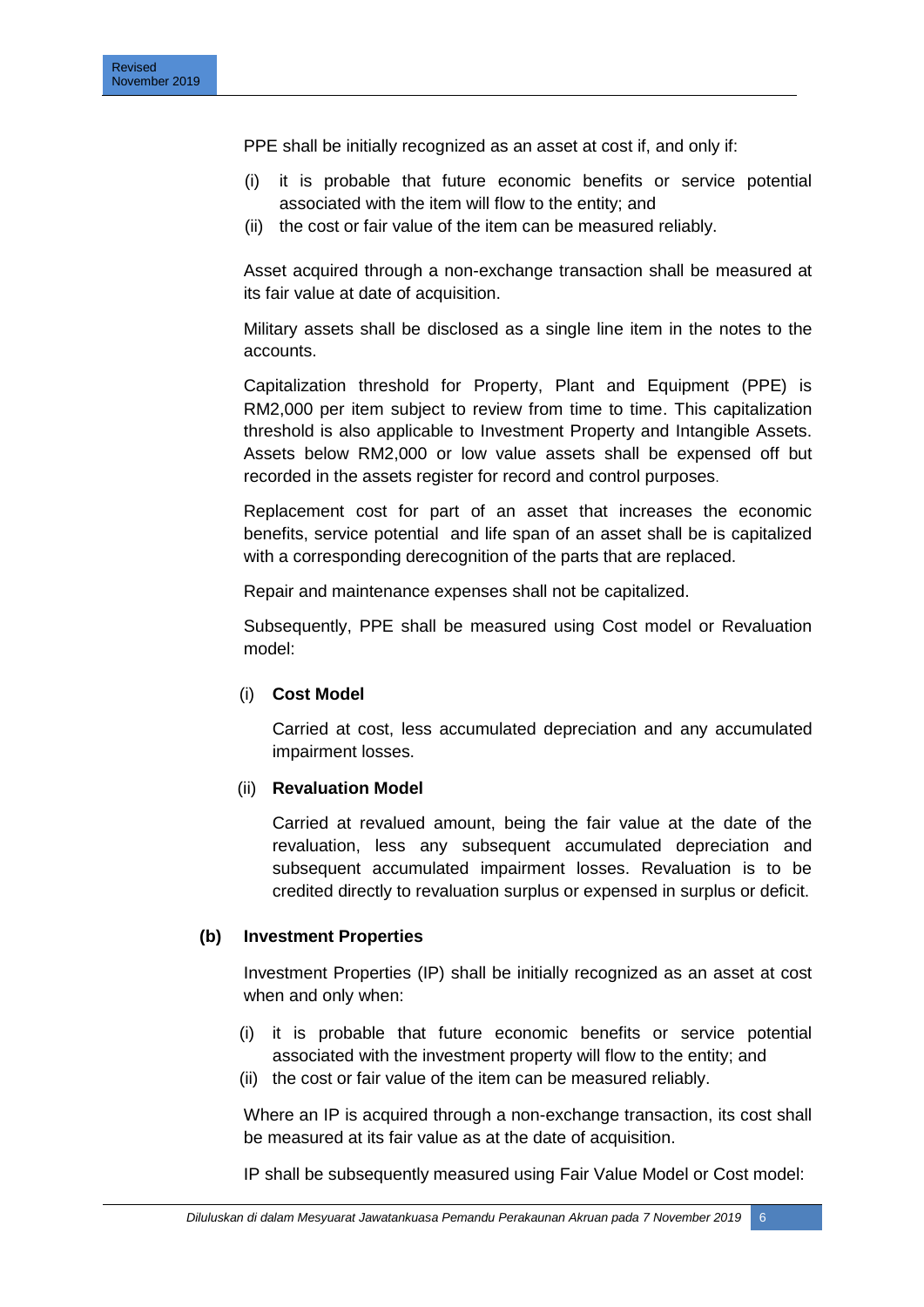# **(i) Fair Value Model**

Measure at fair value unless the fair value is not reliably determinable on a continuous basis.

Gain or loss arising from the change in the fair value is recognized in the surplus or deficit for the period in which it arises.

A property interest held by lessee under an operating lease may be classified and accounted for as IP if it meets the definition of IP and the use of fair value model is mandatory.

# **(ii) Cost Model**

Measure at cost less accumulated depreciation and accumulated impairment losses.

# **(c) Depreciation and Impairment**

# **(i) Depreciation**

Depreciation is charged on a straight-line basis at rates calculated to allocate the cost or valuation of an item of PPE and those IP value measured at cost less any estimated residual value, over its remaining useful life. For freehold land, it is not necessary to depreciate but for leasehold land, it shall be amortized over the lease period. The depreciation charge for the period is recognized in surplus or deficit.

#### **(ii) Impairment**

Where an asset's recoverable amount is less than its carrying amount, it is reported at its recoverable amount and an impairment loss is recognized. The main reason for holding some assets is to generate cash. For these assets the recoverable amount is the higher of the amount that could be recovered by sale (after deducting the costs of sale) or the amount that will be generated by using the asset through its useful life. Some assets do not generate cash and for those assets, if the recoverable service amount is less than its carrying amount, the assets shall be reported at its recoverable service amount. Losses resulting from impairment are reported in the statement of financial performance, unless the asset is carried at a revalued amount in which case any impairment loss is treated as a revaluation decrease.

#### **(d) Disposal**

Gains or losses arising from disposal of PPE and IP are recognized in the statement of financial performance in the period in which the transaction occurs. Any balance attributable to the disposed asset in the asset revaluation reserve is transferred to accumulated surpluses or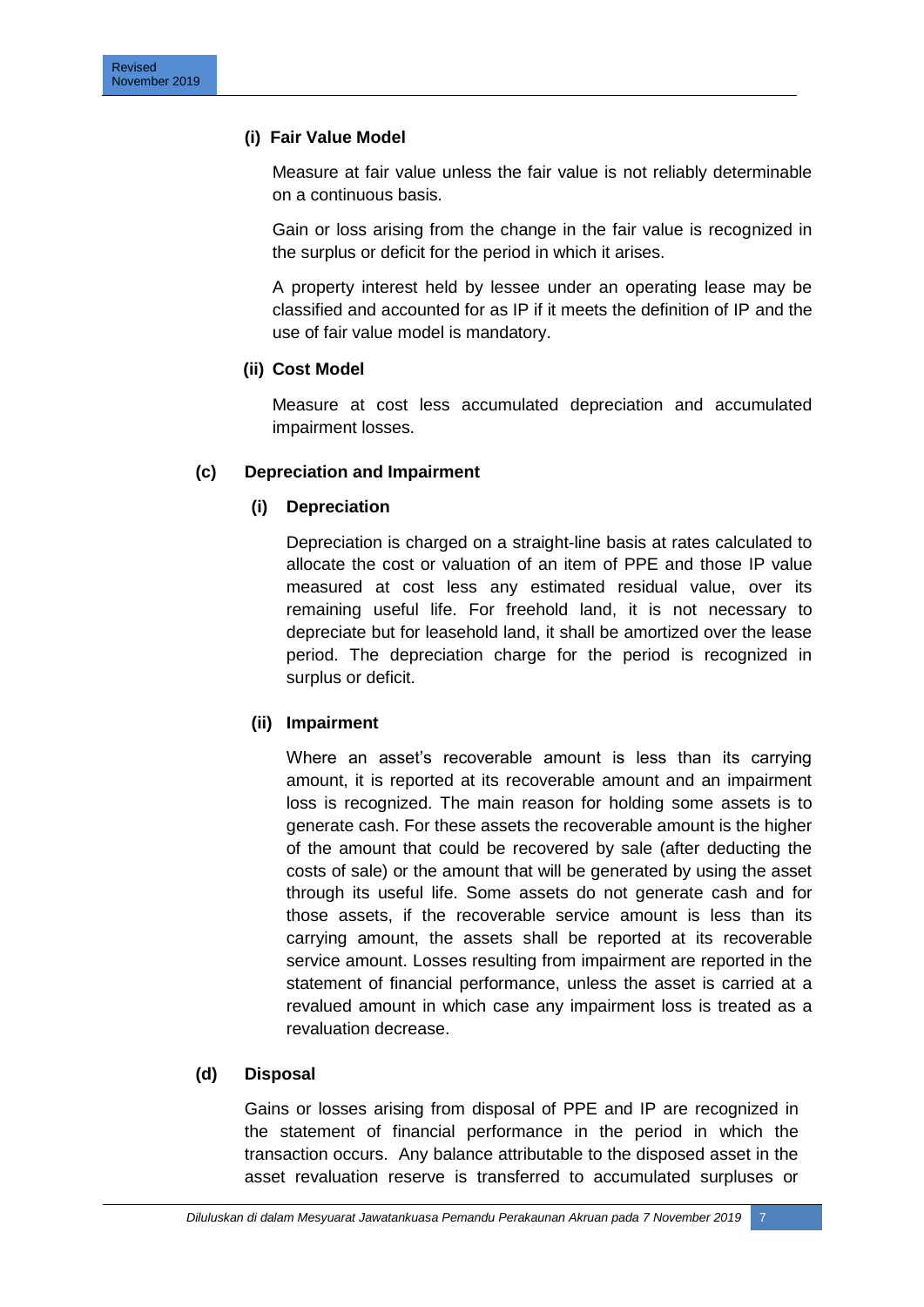deficits.

# **5.11 Agriculture (Biological assets and Agriculture Produce)**

Biological asset or agricultural produce shall be recognized when and only when:

- (a) The entity controls the asset as a result of past events;
- (b) It is probable that future economic benefits or service potential associated with the asset will flow to the entity; and
- (c) The fair value or cost of the asset can be measured reliably.

Biological asset shall be initially measured at fair value less costs to sell. If fair value cannot be measured reliably, measured at cost. Subsequently it shall be measured at fair value less costs to sell. If cost was used at initial recognition, and fair value still cannot be measured reliably, it shall be measured at cost less any accumulated depreciation and any accumulated impairment losses.

Agricultural produce shall be initially measured at fair value less costs to sell, at the point of harvest. It shall be accounted for as inventories.

# **5.12 Intangible Assets**

An intangible asset is an identifiable non-monetary asset without physical substance. It shall be initially recognized as an asset if:

- (a) it meets the definition of an intangible asset;
- (b) it is probable that the expected future economic benefits or service potential that are attributable to the asset will flow to the entity; and
- (c) cost or fair value of the asset can be measured reliably.

Intangible Assets shall be measured initially at:

- (a) cost of an intangible asset in an exchange transaction,
- (b) cost to internally generate an intangible asset, or
- (c) Fair value of an intangible asset acquired through a non-exchange transaction.

Subsequently intangible assets are measured as follow:

- (a) Intangible assets with finite useful lives
	- (i) Cost model (cost less amortization and impairment); or
	- (ii) Revaluation model
- (b) Intangible assets with indefinite useful lives

Shall not be amortized, but is required to test for impairment annually and whenever there is an indication that the intangible asset may be impaired.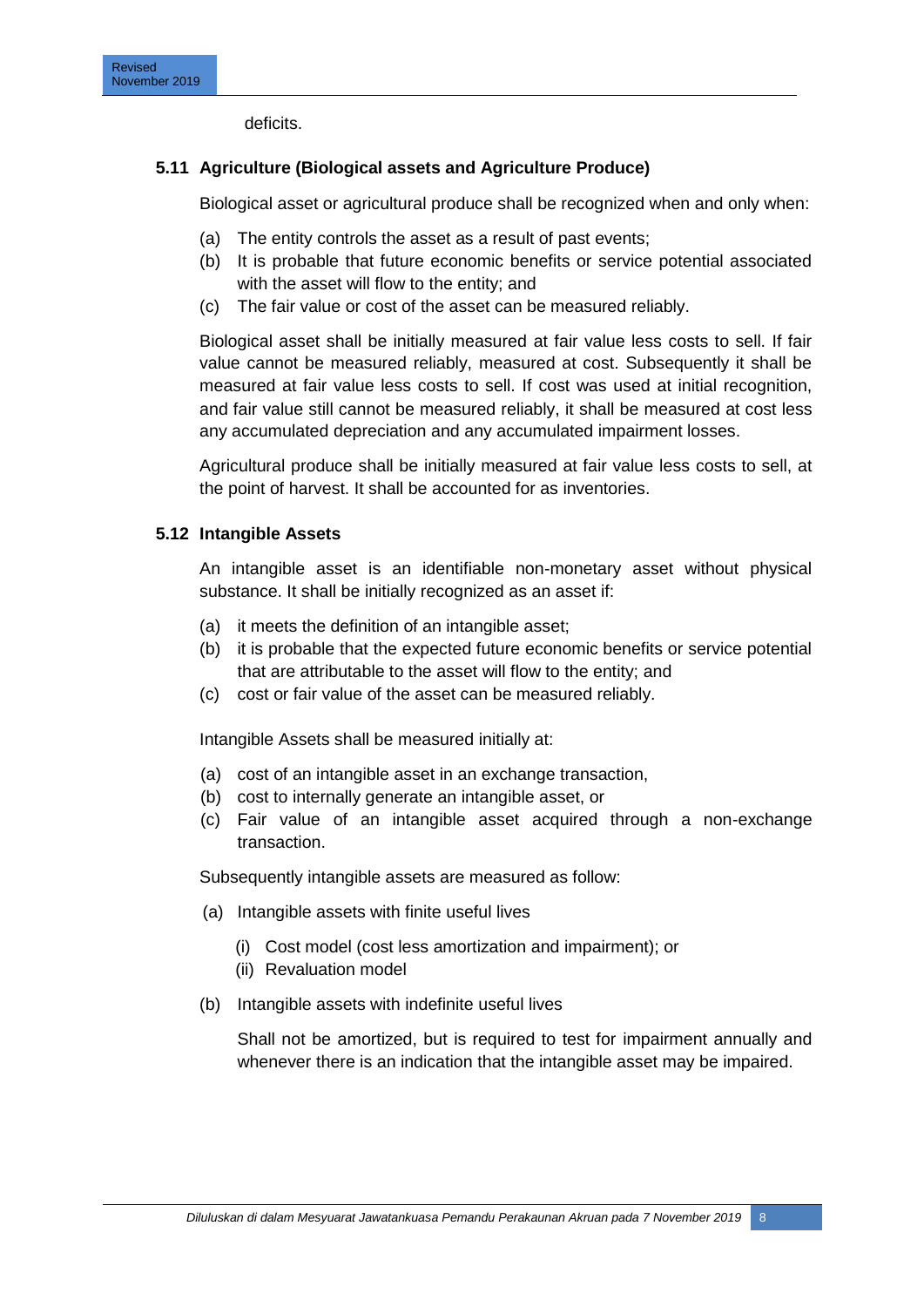#### **License fee for software**

License fee for software shall be capitalized as intangible asset and yearly maintenance fee shall be expensed off. Enhancement (upgrade) of the system shall be capitalized.

#### **6. Liabilities**

Liability is defined as the "present obligations of the entity arising from past events, the settlement of which is expected to result in an outflow from the entity of resources embodying economic benefits or service potential."

An item is recognized as a liability in an entity's financial statements if:

- (a) The obligation meets the definition of a liability; and
- (b) The amount at which the settlement will take place can be measured reliably.

#### **6.1 Payable under exchange transactions**

Payables/accruals shall be recognized when goods or services are received or enjoyed.

For goods or services received or enjoyed without issuing Purchase Order, payable or accrual shall be recognized when invoices are received.

Trade Payables / Accruals shall be measured at transacted amount (fair value of the consideration) initially and subsequently at amortized cost.

#### **6.2 Taxes Payable**

Taxes Payables/accruals shall be recognized when refunds are due to the taxpayer as a result of assessments being filed.

Taxes Payables/accruals shall be measured at transacted amount (fair value of the consideration) initially and subsequently at amortized cost.

# **6.3 Grants and Fixed Charges (Promissory notes issued to international organizations)**

The above charges shall be recognized as a financial liability when obligation to pay exists.

#### **6.4 Grants and Fixed Charges (Domestic Grants and others)**

The above charges shall be recognized as a financial liability when obligation to pay exists.

#### **6.5 Provision**

Provision shall be recognized if, taking account of all available evidence, it is more likely than not that a present obligation exists at the reporting date.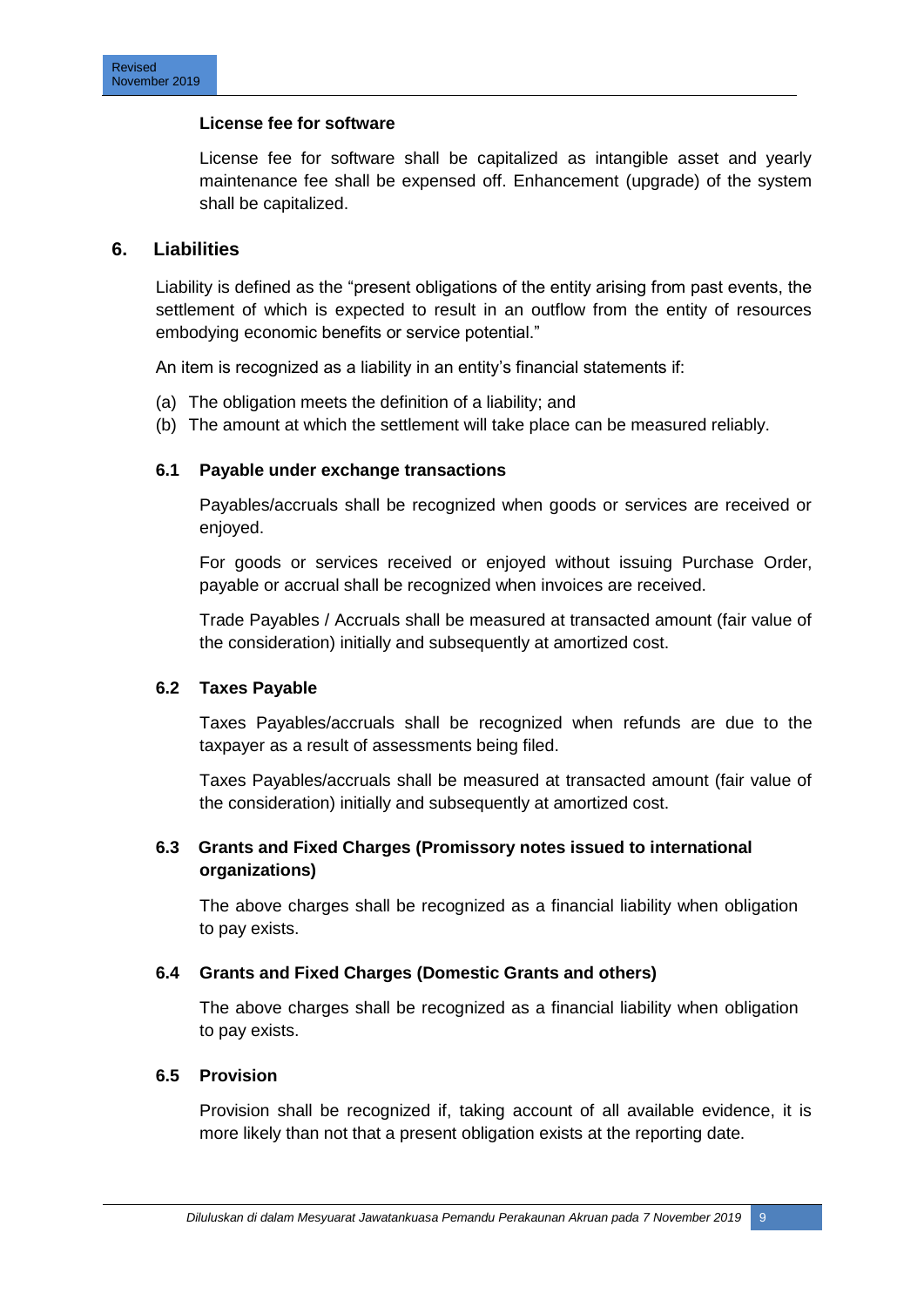Provision shall be measured based on the best estimate of the expenditure required to settle the present obligation at the reporting date.

#### **6.6 Borrowing**

Borrowing shall be recognized as financial liabilities at transacted costs and subsequently measured at amortized cost.

Transaction costs that are directly attributable to the financial liability are deducted from the proceeds of the loan. Such transaction cost is charged to expense and corresponding amount is added to the financial liability.

Repayment of borrowing shall be recognized as a reduction in the carrying amount of the borrowings at the transacted cost.

# **6.7 Pension Plan and Gratuity**

Pension and gratuity shall be recognized in the period when the employee services are received and measured based on the future obligations of the plan based on actuarial valuation which includes the recognition of service cost, interest cost, actuarial gains or losses, expected return on any plan assets and reimbursement right recognized as an asset.

The amount recognized as liabilities shall be a net total of the present value of the defined benefit obligation at the reporting date, minus the fair value at the reporting date of plan assets out of which the obligations are to be settled directly.

Contribution from the Federal Government and reimbursements made by the State Governments and Statutory Bodies for seconded staff, Local Authorities into the defined benefit plan are to be recognized as plan assets.

#### **7. Revenue**

Revenue is defined as "the gross inflow of economic benefits or service potential during the reporting period when those inflows result in an increase in net assets/equity, other than increases relating to contributions from owners."

An inflow of resources from exchange and non-exchange transaction, other than services in-kind, that meets the definition of an asset shall be recognized as revenue when, and only when:

- (a) It is probable that the future economic benefits or service potential associated with the asset will flow to the entity; and
- (b) The fair value of the asset can be measured reliably.

#### **7.1 Tax Revenue**

#### **(a) Income Tax**

Tax revenues are to be recognized by reference to the earning of assessable income by the taxpayers and hence, the requirement takes into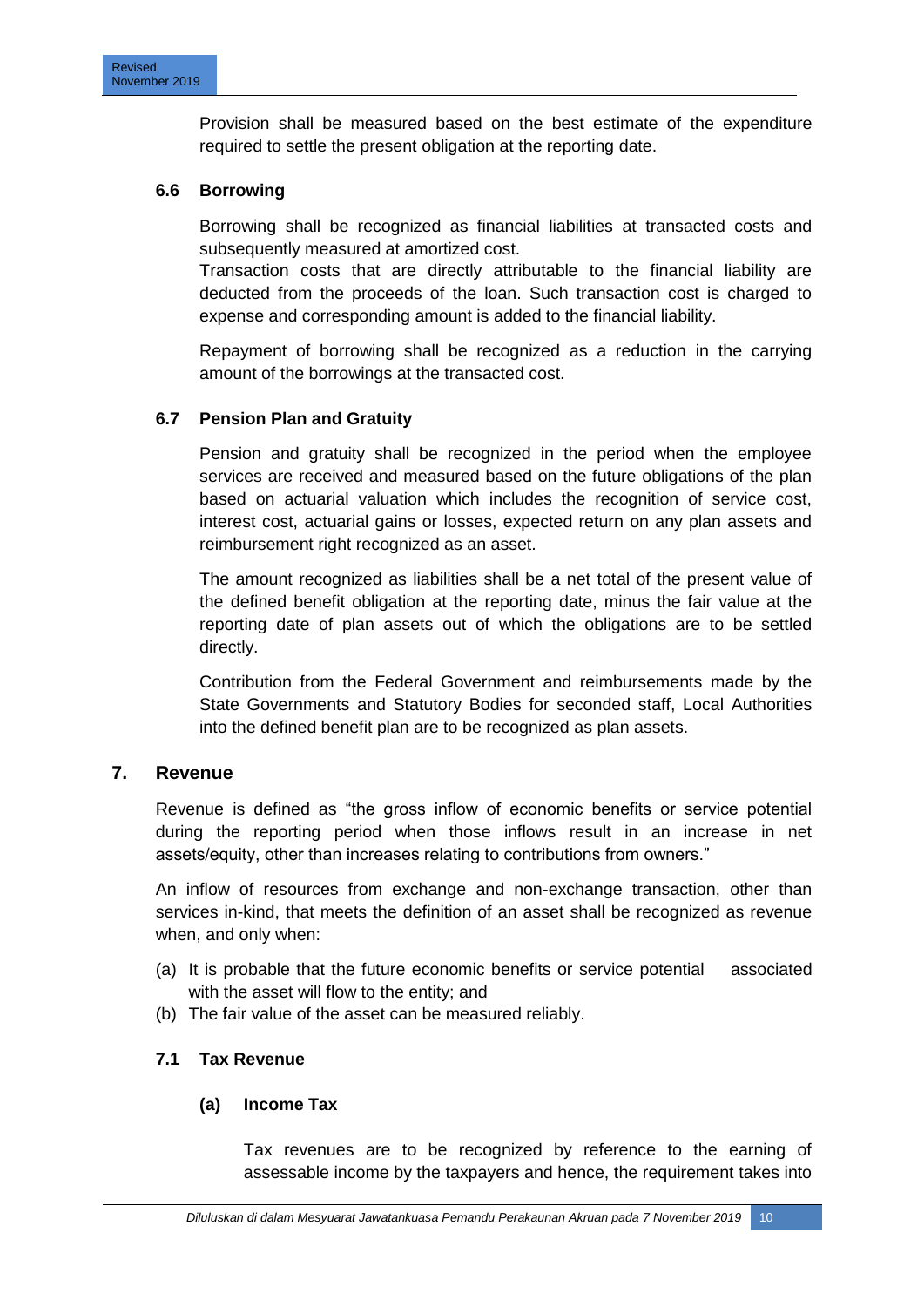account appropriate cut-off, which would also result in the recognition of tax receivable/refundable.

Income Tax Deductions received through Pay as You Earn shall be recognized as revenue at the point of received.

# **(b) Other Direct Taxes including quit rent assessment**

Tax revenues are to be recognized by reference to the occurrence of taxable event and hence, the requirement takes into account appropriate cut-off, which would also result in the recognition of tax receivable/refundable.

# **(c) Customs Duties – Export and Import, Excise Duties on Imported Goods, Levy**

Custom duties on import and export and excise duties on imported goods are to be recognized as revenue upon movement of dutiable goods across custom boundaries and custom controlled warehouses.

Levy for agriculture produce shall be recognized as revenue upon declaration.

Levy for goods vehicle leaving and entering Malaysia shall be recognized as revenue as and when the levy was imposed and received.

# **(d) Sales Tax on Locally Manufactured Goods and Imported Goods, Goods and Services Tax, Service Tax, Excise Duties**

Sales Tax on Locally Manufactured Goods and Imported Goods, Goods and Services Tax, and Service Tax shall be recognized as revenue upon sale of goods and services (i.e. at point of sale to end user).

Excise Duties on the general goods shall be recognized as revenue when the goods leave the factory. However for the vehicles produced locally, excise duty will only be recognized as revenue when the vehicles are sold and not when the vehicles leave the factory. However Excise Duty shall be accrued as receivable at the end of the fourth year after the vehicles left the factory although still not sold.

#### **(e) Miscellaneous Indirect Taxes**

The following Indirect Taxes shall be recognized as revenue upon the occurrence of relevant taxable event:

- (i) Value-added tax is the undertaking of taxable activity during the taxation period by the taxpayer;
- (ii) Death duty is the duty imposed upon the death of a person owning taxable property; and
- (iii) Property tax is imposed upon the disposal of a property.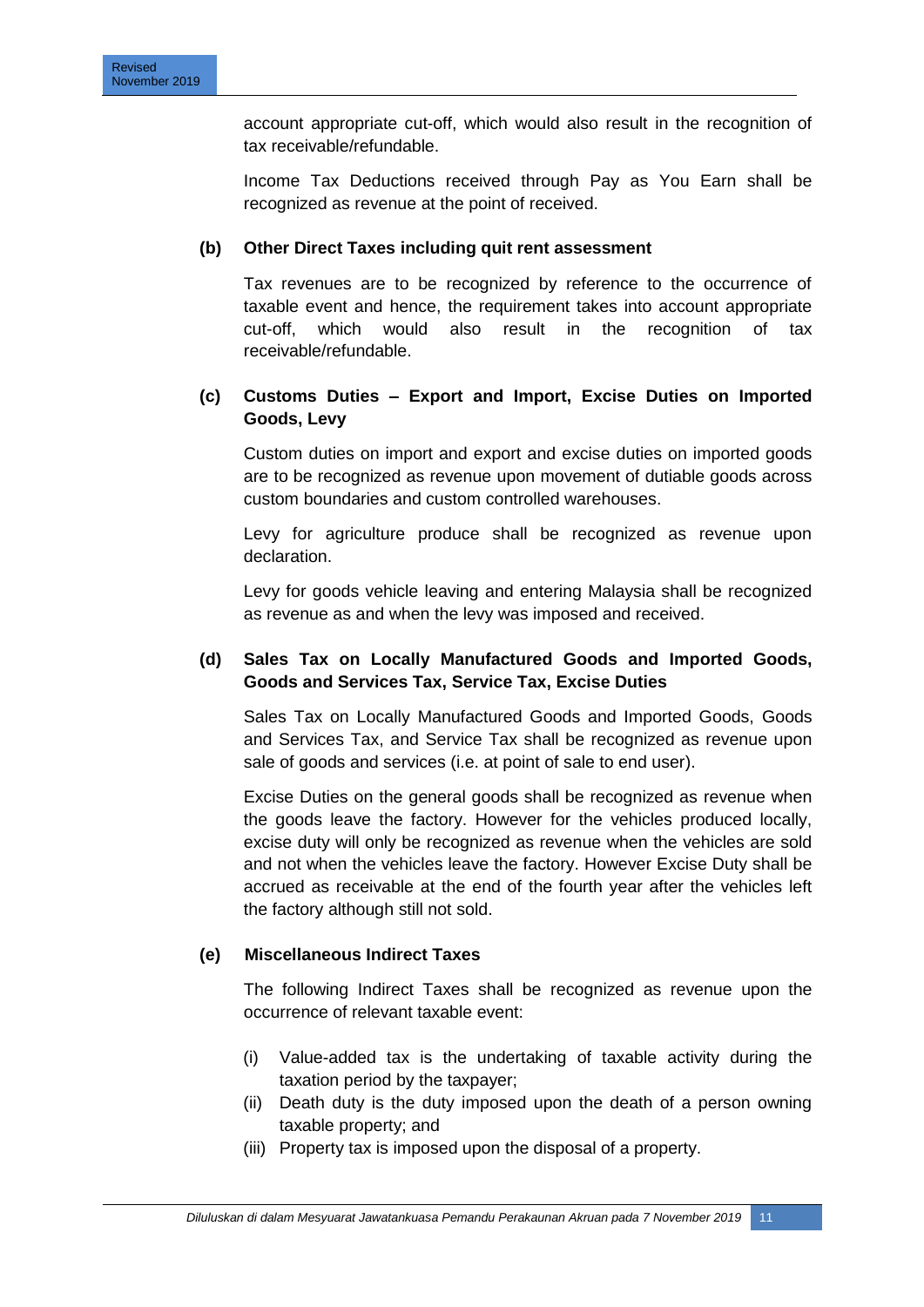# **7.2 Non-Tax Revenue**

#### **(a) Licenses, Registration Fees and Permit**

Revenue shall be recognized when licenses and permits are issued (usually no gap between issuance of permit and license and timing of payment).

# **(b) Service and Services Fees**

Revenue shall be recognized by reference to the stage of completion of the transaction at the reporting date when ALL of the following conditions are satisfied:

- (i) The amount of revenue can be measured reliably;
- (ii) It is probable that the economic benefits or service potential associated with the transaction will flow to the entity;
- (iii) The stage of completion of the transaction at the reporting date can be measured reliably; and
- (iv) The cost incurred for the transaction and the costs to complete the transaction can be measured reliably

Revenue shall be measured at the fair value of the consideration received or receivable.

# **(c) Sales of Goods**

Revenue shall be recognized when all the following conditions have been satisfied:

- (i) The entity has transferred to the purchaser the significant risks and rewards of ownership of the goods;
- (ii) The entity retains neither continuing managerial involvement to the degree usually associated with ownership nor effective control over the goods sold;
- (iii) The amount of revenue can be measured reliably;
- (iv) It is probable that the economic benefits or service potential associated with the transaction will flow to the entity; and
- (v) The costs incurred or to be incurred in respect of the transaction can be measured reliably.

Revenue shall be measured at the fair value of the consideration received or receivable.

The amount of the cost of goods sold must be expensed to the surplus/deficit simultaneously with the recognition of revenue.

#### **(d) Rentals**

Rental earned shall be recognized as revenue on straight line basis over the lease term.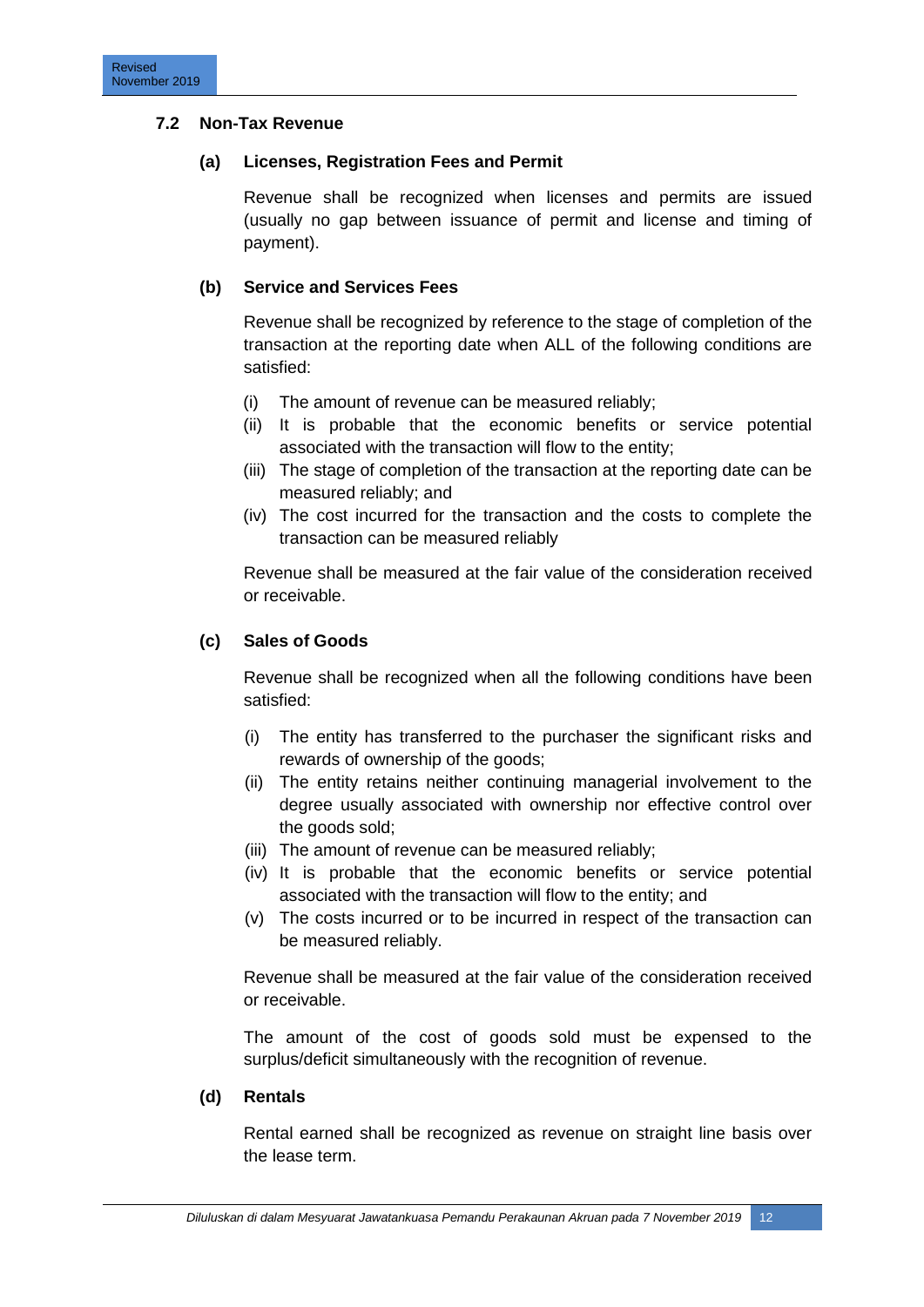# **(e) Interest**

Revenue shall be recognized on a time proportion basis that takes into account the effective yield of the asset.

Revenue shall be measured at the fair value of the consideration received or receivable.

# **(f) Dividend**

Revenue shall be recognized when the shareholder's or the entity's right to receive payment is established.

Revenue shall be measured at the fair value of the consideration received or receivable.

# **(g) Fines and Penalties**

Revenue shall be recognized when the fine/penalty is being imposed.

Revenue shall be measured at the fair value of the consideration received or receivable, taking into consideration the expected timing of settlement, where there is a separation between the event and collection.

# **(h) Contributions and Compensation from Foreign Countries and Local Contributors**

Revenue shall be recognized when it is probable that the future economic benefits or service potential will flow to the entity and the fair value can be measured reliably, e.g. when the amount is pledged, memorandum of understanding.

#### **(i) Services In-kind**

An entity may, but is not required to, recognize services in-kind as revenue and as an asset.

# **(j) Exploration of Oil and Gas**

Revenue from Exploration of Oil and Gas shall be recognized as they are earned/accrued in accordance with the substance of the relevant agreement unless, having regard to the substance of the agreement, it is more appropriate to recognize revenue on some other systematic and rational basis.

# **7.3 Miscellaneous Receipts**

#### **(a) Refunds of Expenditure**

Refund of expenditure for previous year shall be recognized as revenue at transacted cost.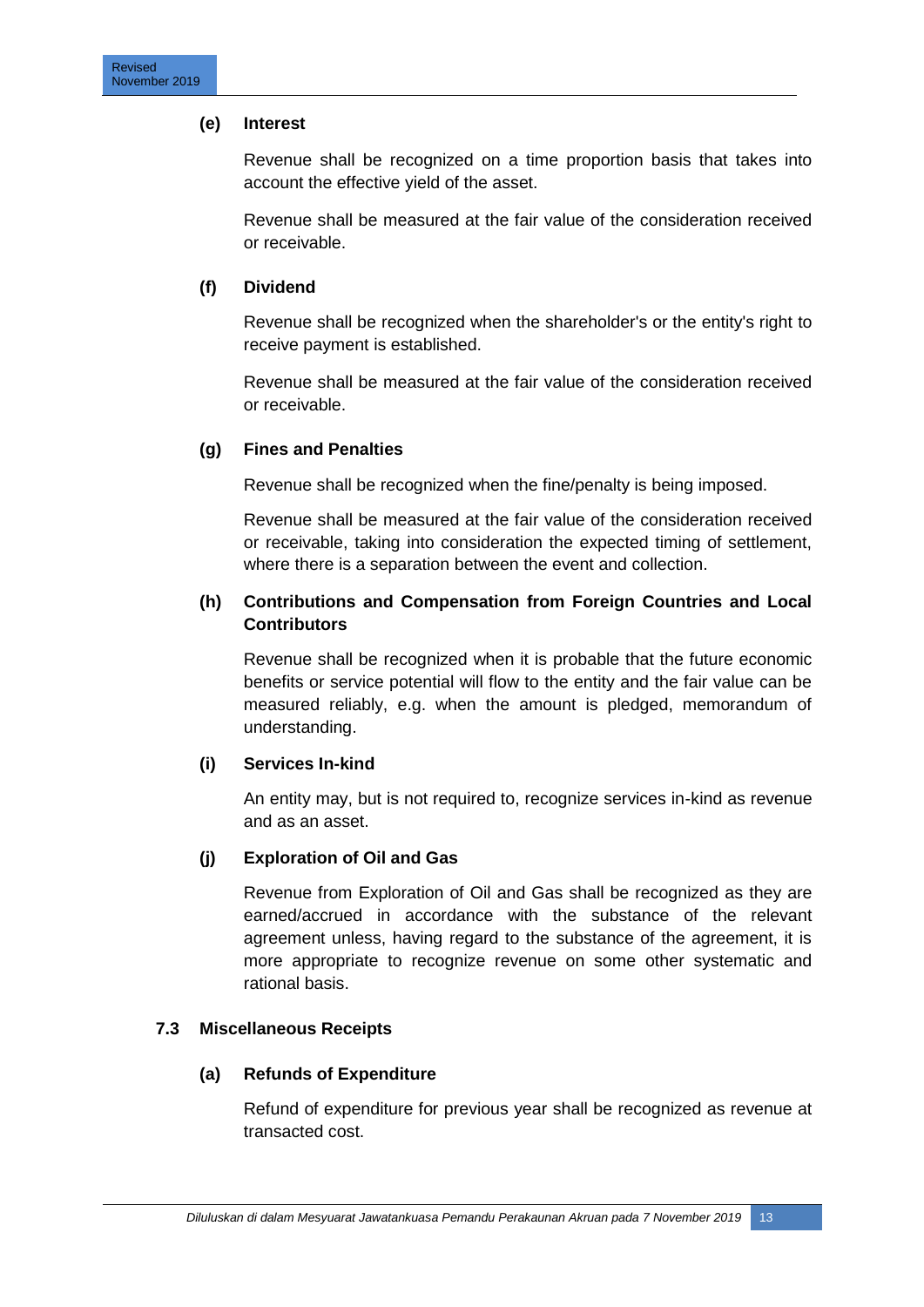Refunds of expenditure for current year shall be recognized as a reversal to the relevant expense or asset account at transacted cost.

#### **(b) Receipts from Government Agencies**

If revenue and cost recorded are inter-departmental transactions, it should be eliminated.

# **7.4 Revenue from Federal Territories**

#### **Tax Revenue-Land Assessment**

Tax revenue shall be recognized upon passing the annual levy date and hence, the requirement may result in the recognition of tax receivable and measured at transacted cost.

# **8. Expenses**

Expenses are defined as "decreases in economic benefits or service potential during the reporting period in the form of outflows or consumption of assets or incurrence of liabilities that result in decreases in net assets/equity, other than those relating to distributions to owners."

# **8.1 Emoluments (Salaries and Wages, Allowance/Fixed Benefits, Statutory Contribution for Employees, Overtime, Other Financial Benefits, Special Allowances)**

Salaries and Wages, Allowance/Fixed Benefits, Statutory Contribution for Employees shall be recognized in the period when the employee services are received and measured at transacted cost.

For expenses not paid during the period where employee services are received, shall be accrued as appropriate.

# **8.2 Supplies and Services (Travelling and Cost of Living Expenses, Transportation of Goods, Communications and Utilities, Food and Beverage, Supplies and Others, Maintenance, Professional and Other Services and Hospitality, Payments for Temporary Staff)**

The above supplies and services shall be recognized as expenses in the period when the goods/services are consumed. Such expenses, if not paid during the period where goods/services are consumed, shall be accrued as appropriate.

#### **8.3 Supplies and Services (Rental Expense)**

Rental shall be recognized as expenses on straight line basis over the lease term, such expenses, if not paid during the period where goods/services are consumed, shall be accrued as appropriate.

# **8.4 Supplies and Services (Raw Materials and Spares)**

Raw Materials and Spares shall be expensed off or capitalized as inventory depending on the purpose of the usage of such supplies.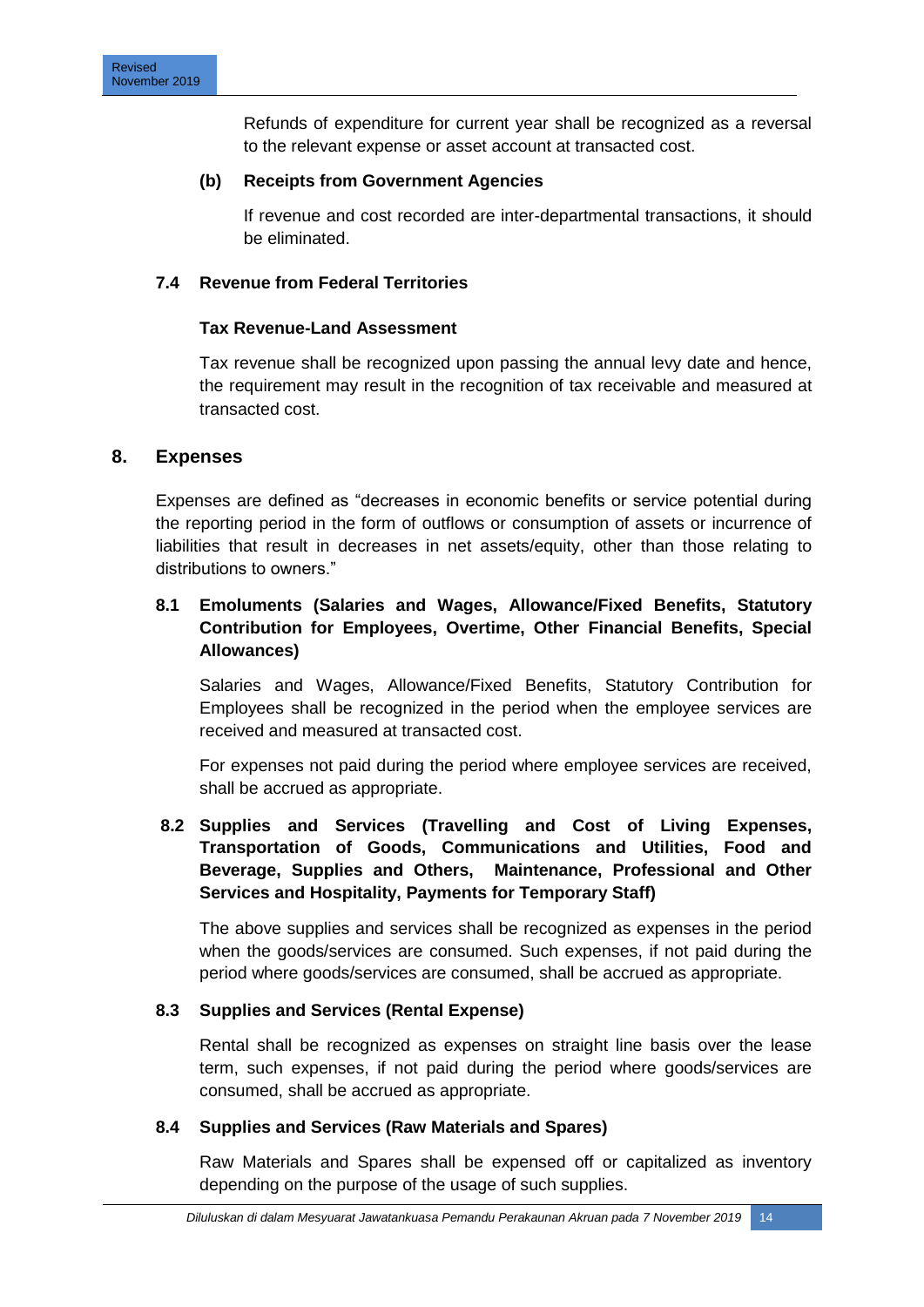# **8.5 Grants and Fixed Charges (Scholarships, Sponsorship and Educational Aids)**

# **(a) Where the assistance constitutes a loan**

The above charges shall be initially recognized as Loan Receivables at fair value plus transaction cost and subsequently recognized at amortized cost

# **(b) Where the assistance is not a loan**

The above charges shall be recognized as expenses at transacted cost when the obligation to pay is established.

# **8.6 Grants and Fixed Charges (Subscription paid to international organizations)**

The above charges shall be expense off at transacted cost.

# **8.7 Grants and Fixed Charges (Insurance Claim and Compensation)**

The above shall be recognized as provision when:

- (a) an entity has a present obligation (legal or constructive) as a result of a past event;
- (b) it is probable that an outflow of resources embodying economic benefits or service potential will be required to settle the obligation; and
- (c) a reliable estimate can be made of the amount of the obligation.

Insurance claim and compensation shall be measured based on the best estimate of the expenditure required to settle the present obligation at the reporting date.

# **8.8 Interest, Dividends and Debt Charges (Interest on Borrowings)**

#### **(a) Benchmark Treatment**

Borrowing costs shall be recognized as an expense in the period in which they incurred.

#### **(b) Allowed Alternative Treatment**

Borrowing costs that are directly attributable to the acquisition, construction, or production of a qualifying asset shall be capitalized as part of the cost of that asset. Capitalization of borrowing costs shall cease when substantially all the activities necessary to prepare the qualifying asset for its intended use or sale are complete.

Borrowing costs shall be calculated based on effective interest method.

#### **8.9 Transaction Cost on Drawdown of Borrowings**

Transaction costs that are directly attributable to the financial liability are deducted from the proceeds of the loan. Such transaction cost is charged to expense and corresponding amount is added to the financial liability.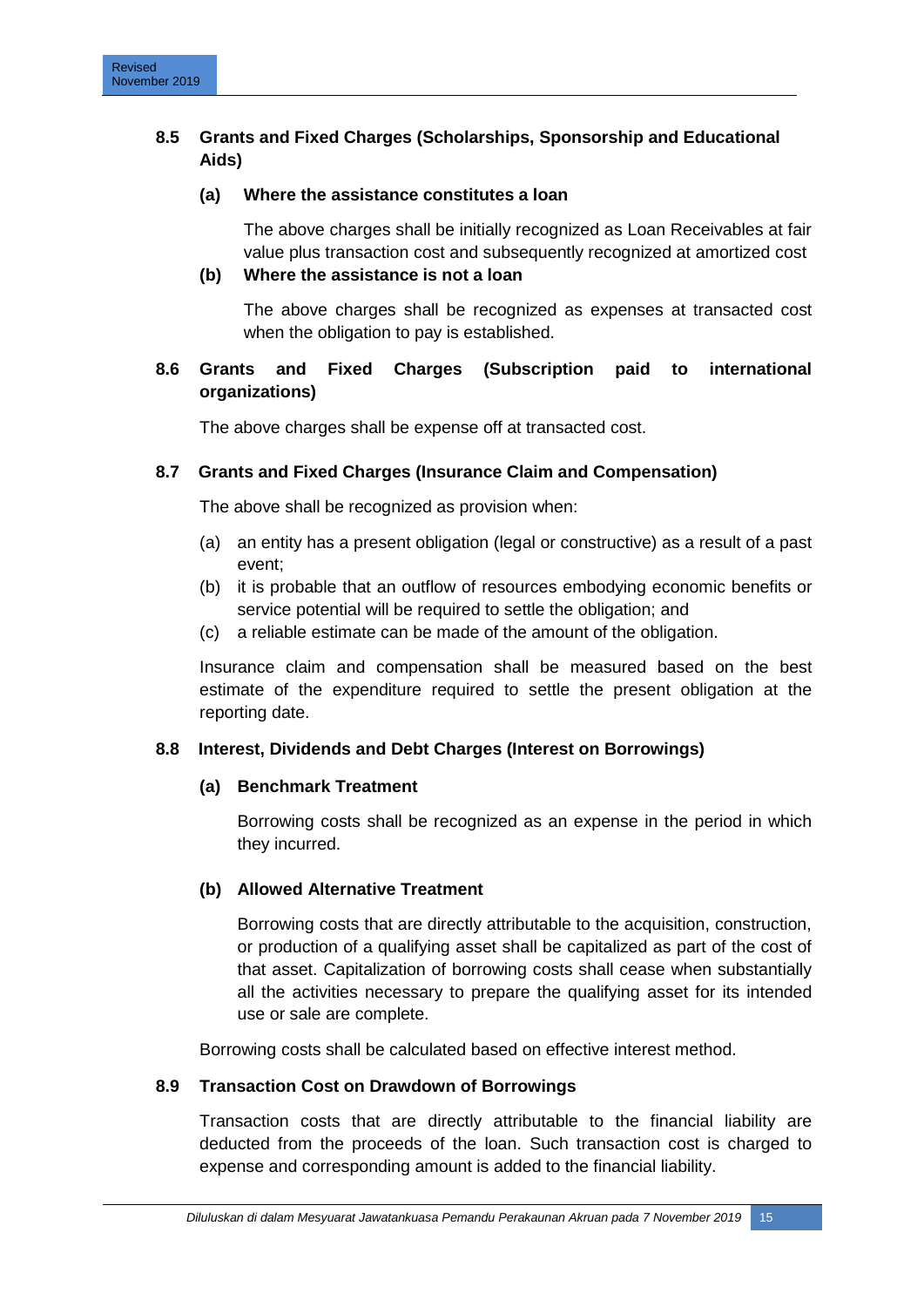#### **8.10 Other Service Cost on Borrowings**

Borrowing costs shall be recognized as an expense in the period in which they incurred, such expenses, if not paid during the period where the obligation arose, should be accrued as appropriate.

# **8.11 Other Expenditure (Refund of Tax)**

The above shall be recognized as a reversal to an appropriate revenue account and shall be measured at transacted cost.

# **8.12 Other Expenditure (Write-offs of Loans Receivable)**

Where the loans receivable are not concessionary loans, write-offs of loan receivable shall be recognized as expenses when the loans and receivables are impaired.

Where the loans receivable are concessionary loans, the difference between the fair value of the loan and the transaction price (loan proceeds) is treated as an expense at initial recognition. Write-offs of Loans Receivable shall be recognized as expenses when the loans and receivables are impaired.

# **8.13 Other Expenditure (Write-offs of Taxes {e.g. land assessment for Government-occupied land})**

The above shall be recognized as expenses when it is more likely than not that the amount will be uncollectable and the amount can be measured reliably.

# **9. Consolidated Fund**

#### **9.1 Consolidated Revenue Account**

Consolidated Revenue Account shall be closed. Balance in the Consolidated Revenue Account as at the date of implementation of accrual accounting shall be transferred to the Accumulated Surplus/Deficit in the Statement of Financial Position under Net Assets/Equity.

#### **9.2 Consolidated Loan Account**

Consolidated Loan Account shall be closed and the balance as at the date of implementation of accrual accounting shall be transferred to the Accumulated Surplus/Deficit in the Statement of Financial Position under Net Assets/Equity.

Borrowings shall be recognized as financial liabilities at transacted costs and subsequently measured at amortized cost. The amounts are presented in the Statement of Financial Position as liabilities, and the carrying amounts represent the total loan obligations as at period end.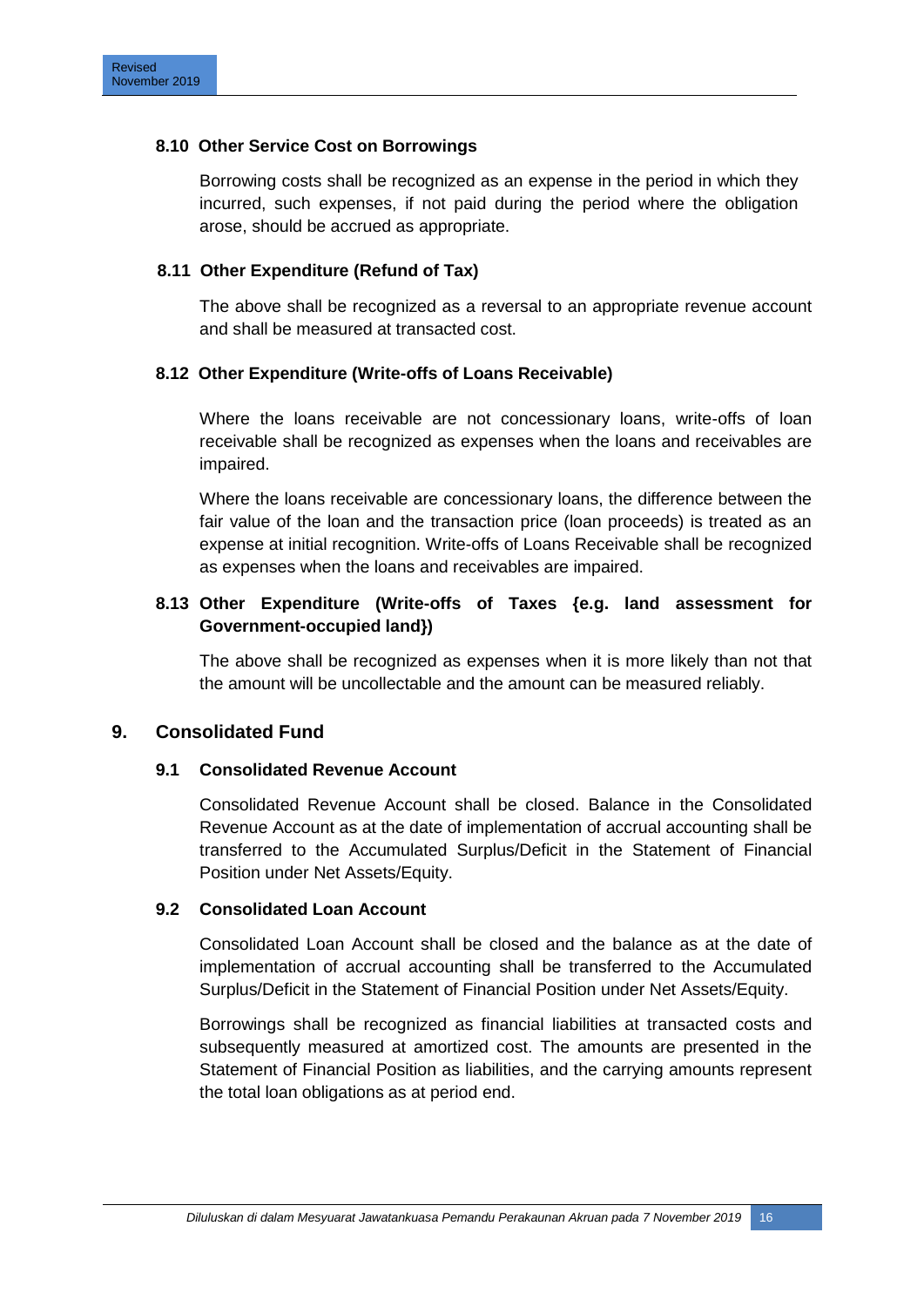# **9.3 Consolidated Trust Account**

Accounting for government trust accounts, public trust accounts and deposits are as follows:

#### **(a) Government Trust Account**

All payment and receipt transactions shall be accounted for by applying accrual basis of accounting.

The balances of government trust accounts shall be aggregated and reported as trust reserves and as a single line item in the Statement of Financial Position under Net Assets/Equity.

Asset purchase including investment shall be debited as asset and not debited to the trust account.

Liability incurred shall be credited as liability and not credited to trust account.

Expense incurred shall be debited as expense for the trust account.

Revenue collected shall be credited as revenue for the trust account and not to revenue account.

Depreciation for trust fund"s asset shall be debited as an expense for the trust account.

Assets and liabilities including cash belonging to trust account shall be clearly identified by trust account (Fund).

Statement of Financial Performance and Financial Position shall be prepared for each of the trust accounts.

All revenues, expenses, assets and liabilities of the government trust accounts shall be consolidated with revenues, expenses, assets and liabilities of the General Fund for the preparation of Federal Government Financial Statements.

# **(i) Development Fund**

The balance in the Development Fund shall be aggregated with other government trust accounts and reported as trust reserves and as a single line item in the Statement of Financial Position under Net Assets/Equity. Accounting for Development Fund"s transactions shall be accounted for in line with paragraph 9.3.(a). A Statement of Financial Performance and Financial Position shall be prepared for the Development Fund.

# **(ii) Housing Loan Fund**

The balance of Housing Loan Fund shall be aggregated with other government trust accounts and reported as trust reserves and as a single line item in the Statement of Financial Position under Net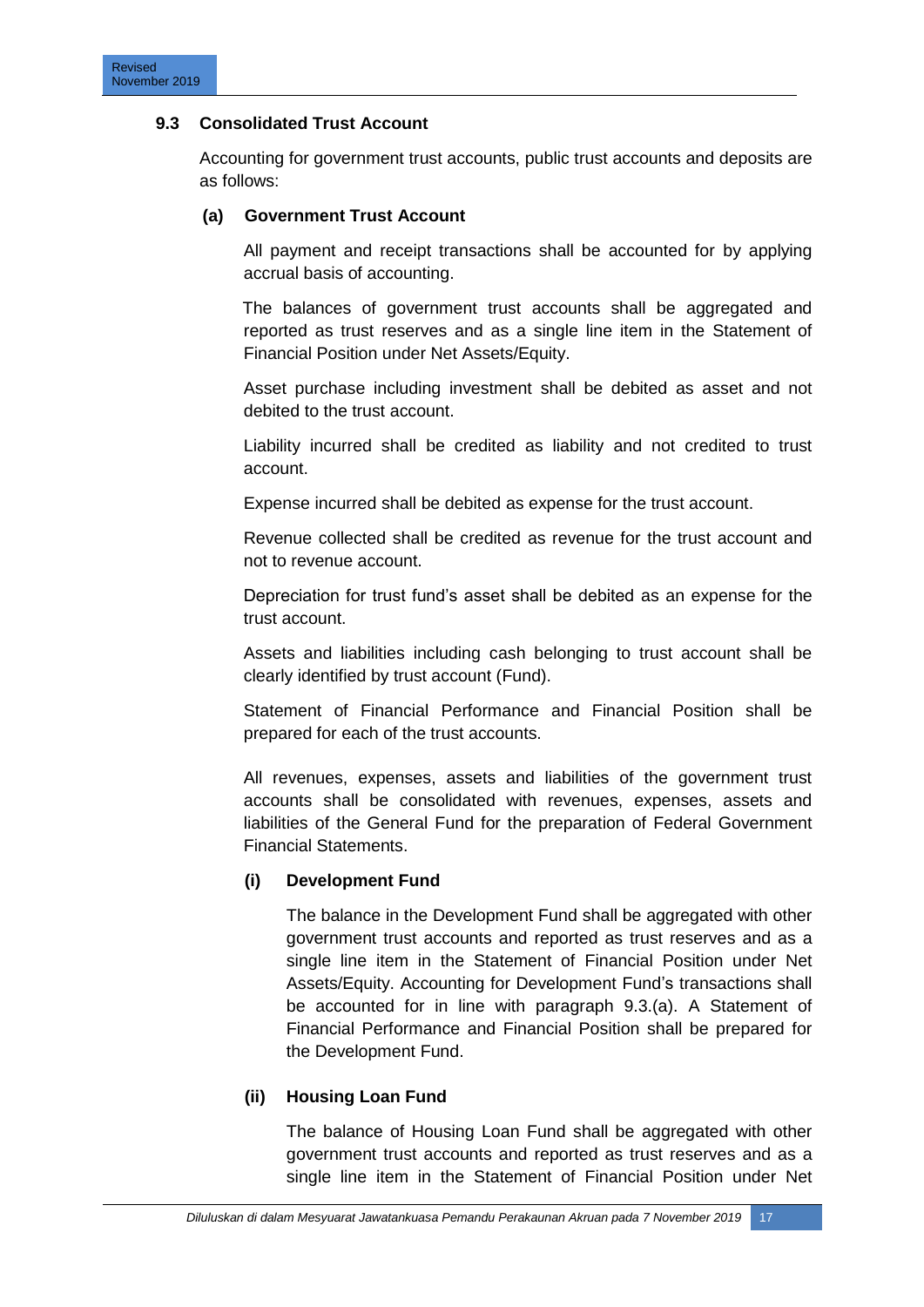Assets/Equity. Accounting for Housing Loan Fund"s transactions shall be accounted for in line with paragraph 9.3.(a). A Statement of Financial Performance and Financial Position shall be prepared for the Housing Loan Fund.

# **(iii) Inter-Administration Account, Payroll Deduction Account**

These are receivables and payables at subsidiary ledger level which shall be zerorised at reporting date. If not zerorised, the balance at reporting date shall be accounted for as receivables and payables at transacted amount and reported in the Statement of Financial Position.

# **(iv) Gains and Loss on Currency Conversion Account**

These are gains and losses arising from currency conversion that are credited or charged to the "Gains and Loss on Currency Conversion Account" respectively. The balance in this account shall be zerorised to expense account or credited to revenue respectively at the end of the financial year.

# **(v) Trade Account - Unallocated Store**

These are goods/services provided between departments within the same reporting entity and hence, expenses shall be recognized based on the actual amount transacted with external parties. Interdepartment profits shall be eliminated.

#### **(vi) Loan Fund/Conveyance Loan Fund (except BSN)**

The balance of Loan Fund/Conveyance Loan Fund shall be aggregated with other government trust accounts and reported as trust reserves and as a single line item in the Statement of Net Assets/Equity. Accounting for Loan Fund"s/Conveyance Loan Fund"s transactions shall be accounted for in line with paragraph 9.3.(a). A Statement of Financial Performance and Financial Position shall be prepared for the Loan Fund/Conveyance Loan Fund.

# **(vii) Conveyance Loan (BSN)**

Amount borrowed from BSN and amount disbursed to civil servants as shall not be recognized in the Statement of Financial Position. However the difference between interest income collected from borrowers and interest expenses incurred shall be treated as shortterm employee benefits and charged as expense.

#### **(viii) Contingencies Fund**

If it is more likely than not that a present obligation exists, it shall be recognized as a provision and measured based on the best estimate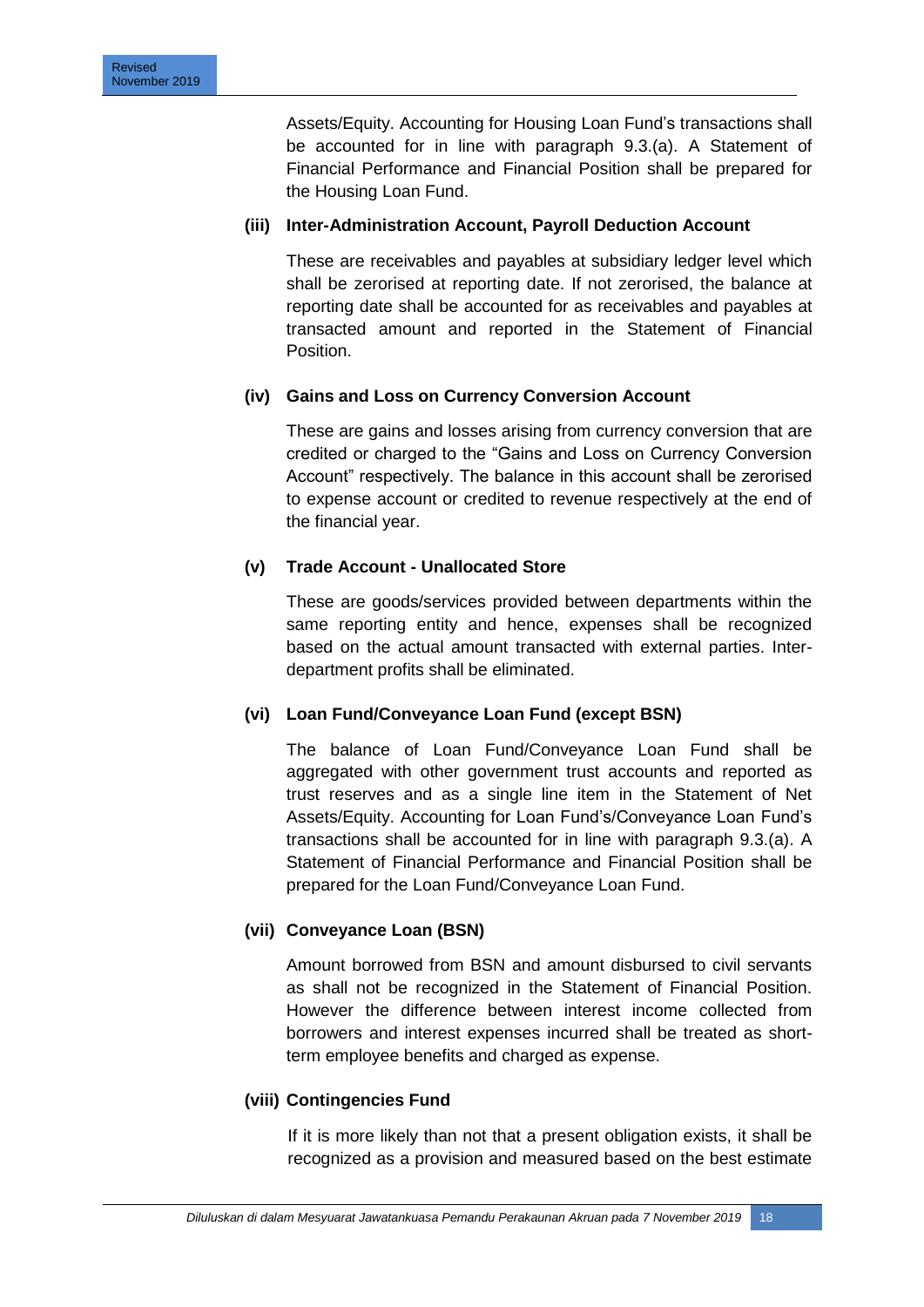of the expenditure required to settle the present obligation at the reporting date.

If existence of a present obligation is unlikely,

- No recognition of liability is required.
- The amounts set aside in this account should be aggregated with other government trust accounts and reported as trust reserves and as a single line item in the Statement of Financial Position under Net Assets/Equity. Accounting for Contingency Fund"s transactions shall be accounted for in line paragraph 9.3.(a). A Statement of Financial Performance and Financial Position shall be prepared for the Contingency Fund.
- $\bullet$  If there is a contingent liability, disclose the contingent liability.

#### **(b) Public Trust Account**

All payment and receipt transactions shall be accounted for by applying accrual basis of accounting.

The balances of public trust accounts shall be aggregated and reported as liabilities and as a single line item in the Statement of Financial Position.

Financial asset purchased including investment shall be debited as asset and not debited to the trust account. Non-Financial asset purchased shall be expensed off and debited to the trust account

Financial Liability incurred shall be credited as liability and not credited to trust account.

Expense incurred shall be debited as expense for the trust account.

Revenue collected shall be credited as revenue for the trust account and not to revenue account.

Financial assets and financial liabilities including cash belonging to trust account shall be clearly identified by trust account (Fund).

Statement of Financial Performance and Financial Position shall be prepared for each of the trust accounts.

All revenues, expenses, non-financial assets and non-financial liabilities of the public trust accounts shall not be consolidated with the revenues, expenses, non-financial assets and non-financial liabilities of the General Fund. Only financial assets and financial liabilities of the public trust accounts shall be consolidated with the assets and liabilities of the General Fund for the preparation of Federal Government Financial Statements.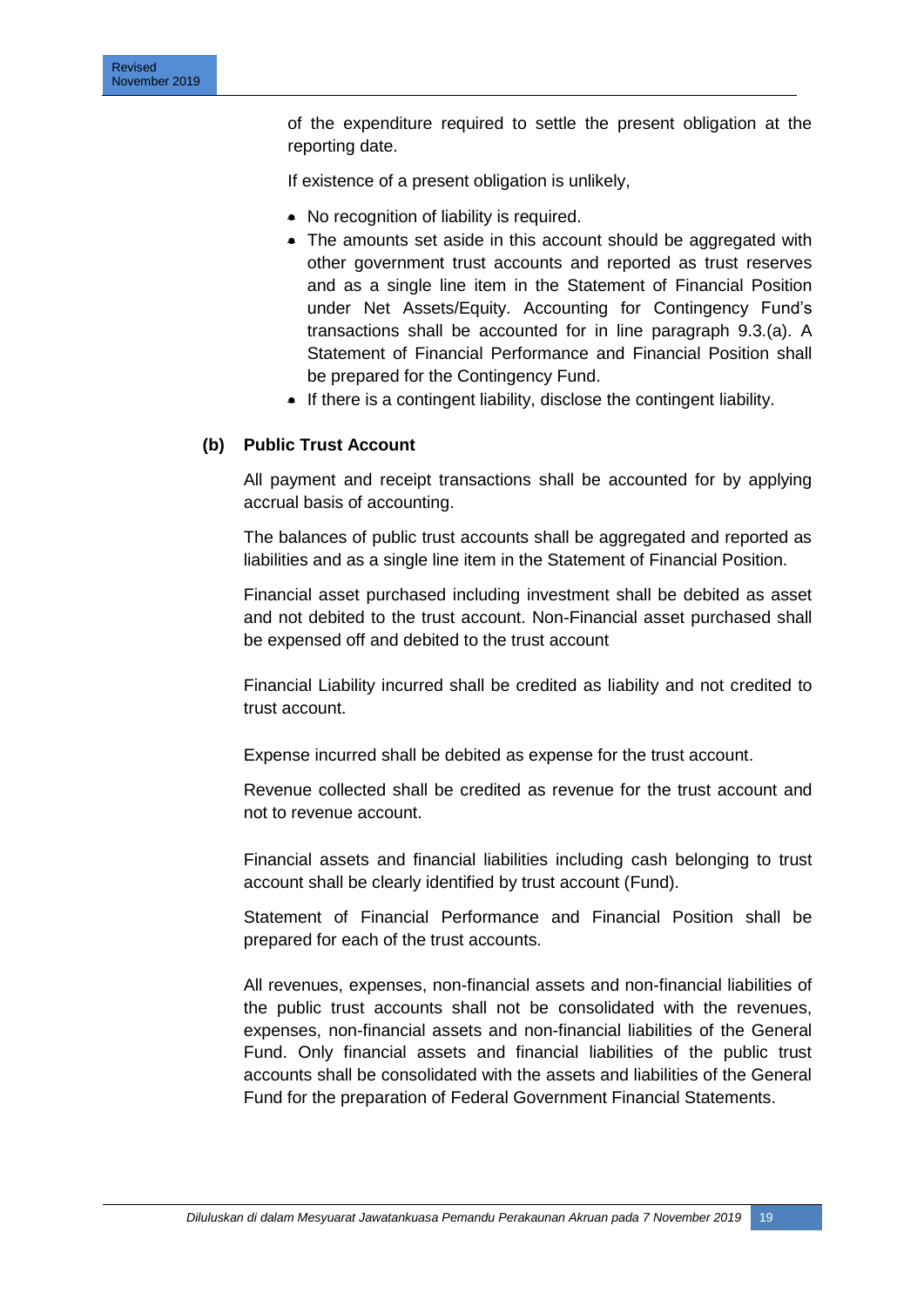#### **(i) Private Finance Initiative (PFI)**

#### **Where PFI is a lessor and the Government leases the infrastructure under a finance lease**

The above shall be recognized as leased asset and finance lease liability.

#### **Leased asset**

#### **Initial recognition**

The infrastructure shall be capitalized as property, plant and equipment at amounts equal to the fair value of the infrastructure or, if lower, the present value of the minimum lease payments determined at inception of the lease.

#### **Subsequent recognition**

Infrastructure is to be depreciated on a systematic basis over its useful lives.

#### **Finance lease liability**

#### **Initial recognition**

The associated lease obligations to be recognized as finance lease payables at amounts equal to the fair value of the leased asset or, if lower, the present value of the minimum lease payments determined at inception of the lease.

#### **Subsequent recognition**

Finance lease liabilities shall be reduced based on the allocation to each period during the lease term so as to produce a constant periodic rate of interest on the remaining balance of the liability.

#### **(ii) Build-Lease-Transfer/Build-Lease-Manage-Transfer**

The above shall be recognized as leased asset and finance lease liability.

#### **Leased asset**

#### **Initial recognition**

The infrastructure shall be capitalized as property, plant and equipment at amounts equal to the fair value of the infrastructure or, if lower, the present value of the minimum lease payments determined at inception of the lease.

#### **Subsequent recognition**

 Infrastructure is to be depreciated on a systematic basis over its useful lives.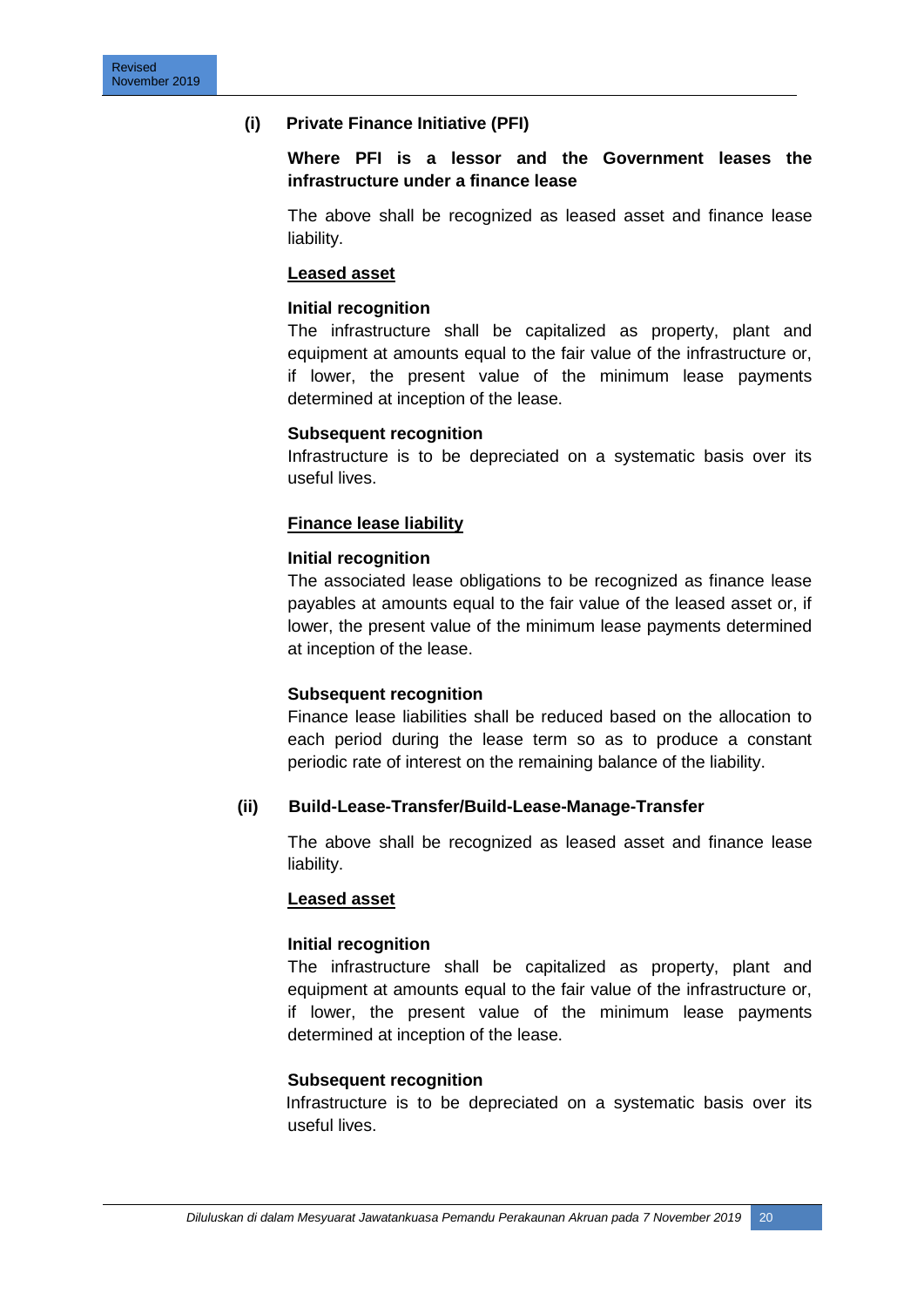#### **Finance lease liability**

#### **Initial recognition**

The associated lease obligations to be recognized as finance lease payables at amounts equal to the fair value of the leased asset or, if lower, the present value of the minimum lease payments determined at inception of the lease.

#### **Subsequent recognition**

Finance lease liabilities shall be reduced based on the allocation to each period during the lease term so as to produce a constant periodic rate of interest on the remaining balance of the liability.

#### **Management services**

If the arrangement includes the provision of management services, recognized as expense in the period when the services are consumed.

# **(iii) Built-Operate-Transfer/Rehabilitate-Operate-Transfer**

The above shall be recognized as service concession asset and liability.

#### **Service Concession Asset**

#### **Initial recognition**

Service concession asset shall be initially capitalized as property, plant and equipment and measured at its fair value.

#### **Subsequent recognition**

Service concession asset shall be accounted for as a separate class of asset and is to be depreciated on a systematic basis over its useful lives.

#### **Liability**

#### **Initial recognition**

Where a service concession asset is recognized, a liability shall also be recognized. The liability recognized shall be initially measured at the same amount as the service concession asset (at its fair value), adjusted by the amount of other consideration (e.g. cash from the grantor to the operator, or from the operator to the grantor.)

#### **Subsequent recognition**

#### **Financial Liability Model**

Financial liability shall be recognized and payments to the operator shall be accounted for according to their substance of the service concession arrangement as a reduction in the liability, a finance charge and charges for services provided by the operator. The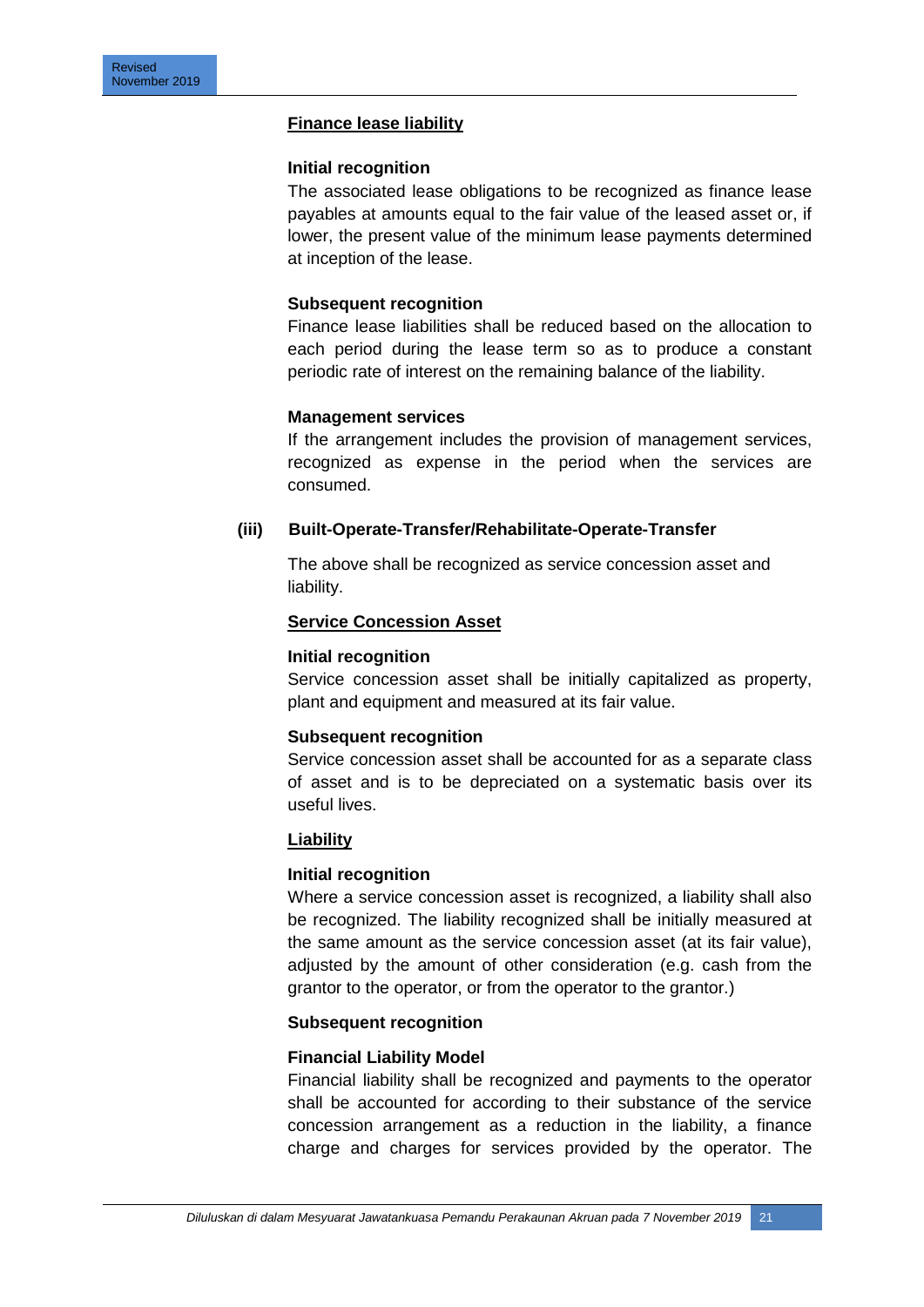finance charge and charges for services provided by the operator shall be accounted as expenses.

#### **Grant of Right to the Operator Model**

Unearned revenue shall be recognized. Revenue and reduction of the liability shall be recognized according to the economic substance of the service concession arrangement.

#### **Compensation to operators (e.g. non-adjustment of toll rate)**

Recognized as a provision based on the best estimate of the expenditure required to settle the present obligation at the reporting date and measured based on the best estimate of the expenditure required to settle the present obligation at the reporting date.

# **(iv) Government Stores Insurance Fund {***Kumpulan Wang Insurans* *Barang-barang Kerajaan***}**

As long as the Trust Deed for Government Stores Insurance Fund is in force, no change in accounting policy is required because accounting standards cannot supersede law and regulation that are in force. The amount set aside through 0.5% of the value of imported goods is to be charged as operating expenditure and Government Stores Insurance Fund reported as under the category of Public Trust Fund.

#### **c. Deposits**

All payment and receipt transactions shall be accounted for by applying accrual basis of accounting.

The balances of deposits shall be aggregated and reported as liabilities and as a single line item in the Statement of Financial Position.

#### **(i) Deposits (General {including unclaimed monies})**

The above shall be recognized as Financial Liability at fair value.

# **(ii) Deposits (Adjustment {Payment to Commerce Dot Com, Cancellation of cheques/EFT}).**

The above shall be recognized as liabilities until the amounts are settled.

#### **(iii) Deposits (Adjustment {Unidentified receipts}).**

The above shall be recognized as a liability until the amount is adjusted upon approval of trust deeds or the nature of receipts are identified which then will be credited to respective revenue/expense/trust account.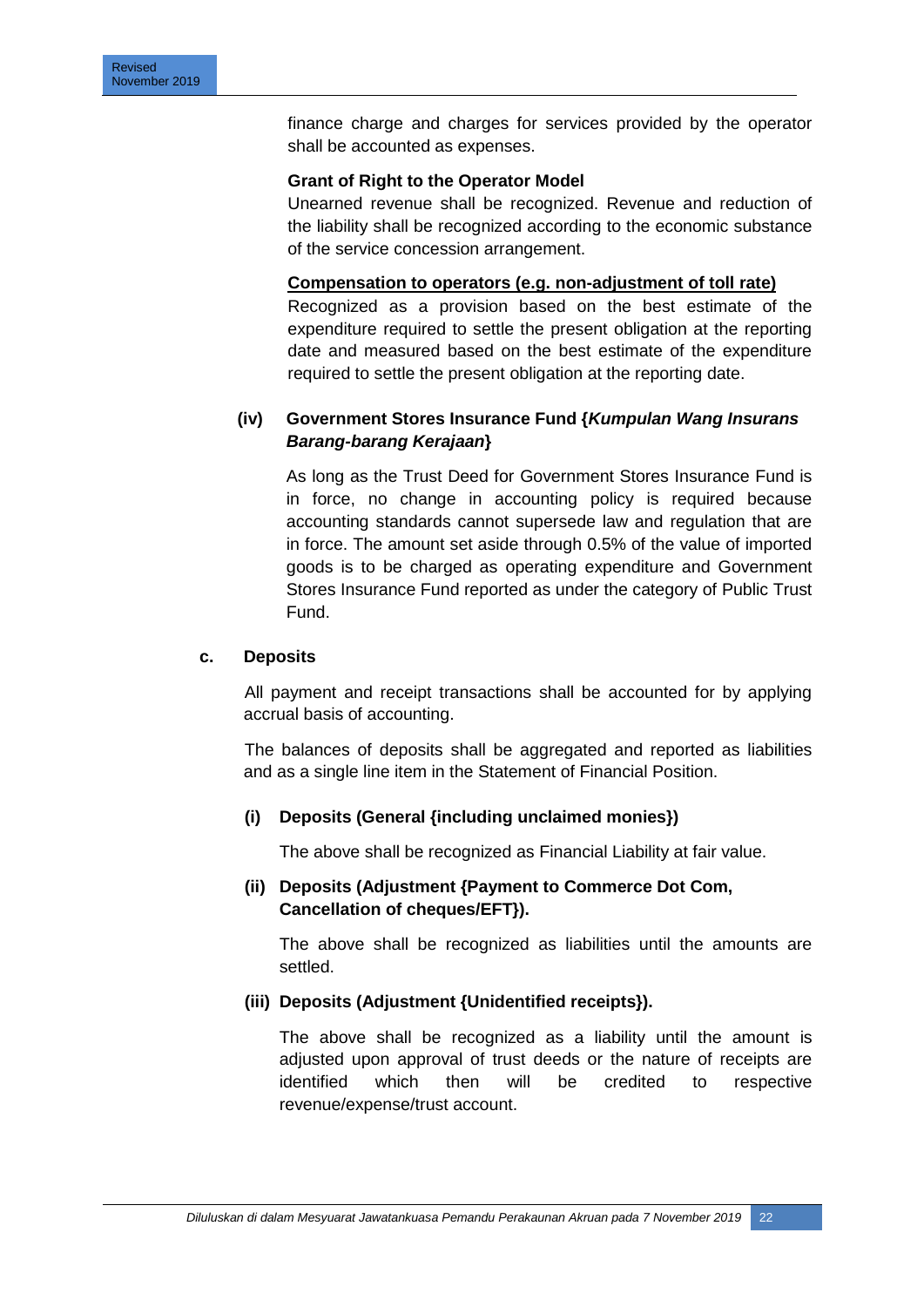#### **10. Others**

#### **10.1 Leases**

#### **(a) Finance Lease - Government as lessee**

The above shall be recognized as Leased Asset and Finance Lease Payable as follow:

#### **Leased asset**

#### **Initial recognition**

Assets acquired under finance leases shall be capitalized at amounts equal to the fair value of the leased asset or, if lower, the present value of the minimum lease payments determined at inception of the lease.

#### **Subsequent measurement**

Leased assets are to be depreciated using policies consistent with that for depreciable assets that are owned.

#### **Finance lease payable**

#### **Initial recognition**

The associated lease obligations to be recognized as finance lease payables at amounts equal to the fair value of the leased asset or, if lower, the present value of the minimum lease payments determined at inception of the lease.

#### **Subsequent measurement**

Finance lease liabilities shall be reduced based on the allocation to each period during the lease term so as to produce a constant periodic rate of interest on the remaining balance of the liability.

#### **(b) Operating Leased - Government as lessor Lease Revenue**

The above shall be recognized as revenue on straight line basis over the lease term.

Initial direct costs incurred by lessors in negotiating and arranging an operating lease shall be added to the carrying amount of the leased asset, and recognized as an expense over the lease term on the same basis as the lease revenue.

#### **(c) Operating Leased - Government as lessee**

#### **Rental expense**

The above shall be recognized as expenses on straight line basis over the lease term, such expenses, if not paid during the period where goods/services are consumed, shall be accrued as appropriate.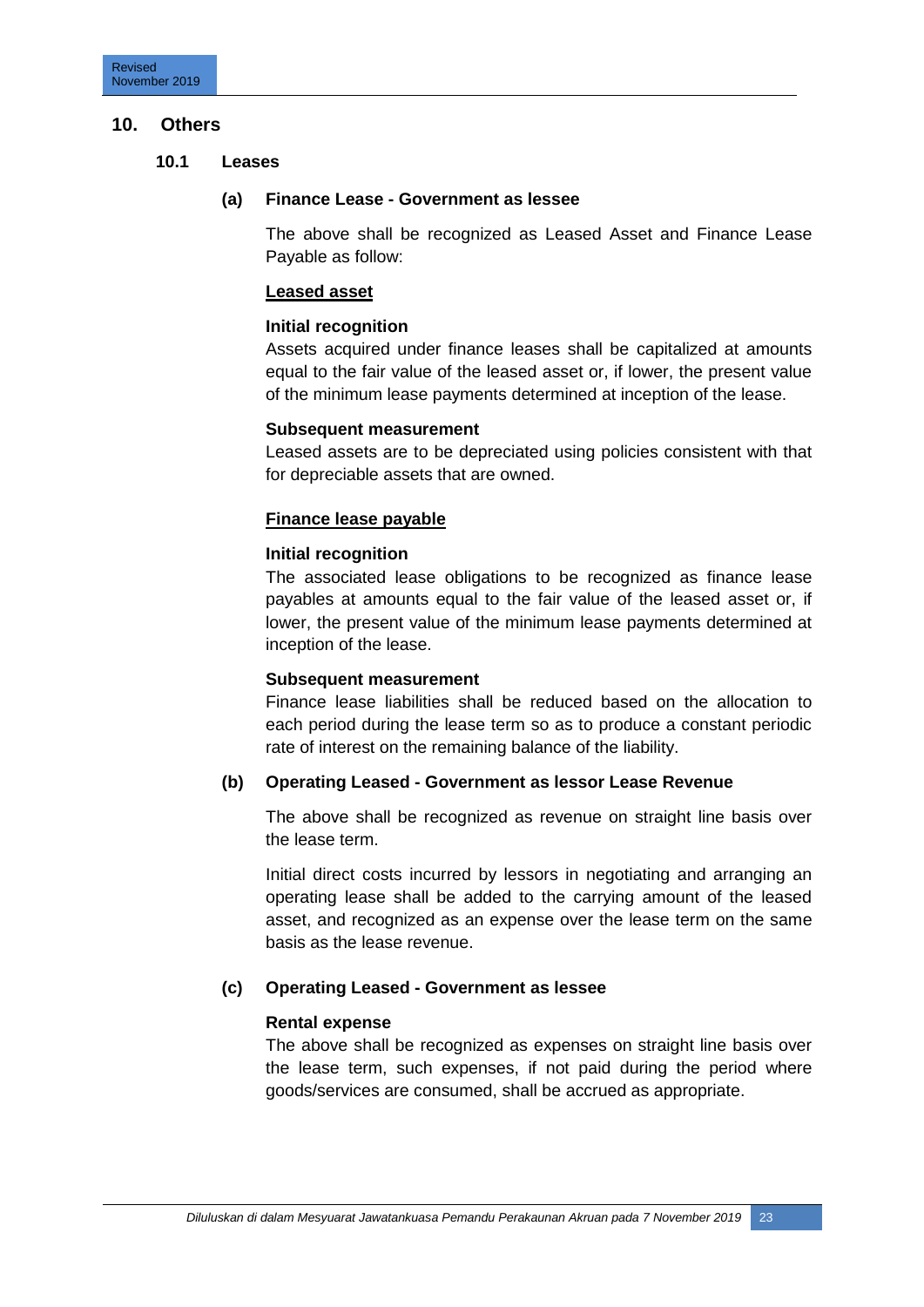#### **10.2 Impairment of non-financial assets**

#### **(a) Cash-generating assets**

Impairment of assets shall be assessed if there is evidence of impairment. If, and only if, the recoverable amount of an asset is less than its carrying amount, the carrying amount of the asset shall be reduced to its recoverable amount. The impairment loss shall be recognized as expense.

Depreciation/amortization charge for the asset shall be adjusted in future periods to allocate the asset's revised carrying amount, less residual value, on a systematic basis over the remaining useful life.

#### **(b) Non-cash-generating assets**

Impairment of assets shall be assessed if there is evidence of impairment. If, and only if, the recoverable service amount of an asset is less than its carrying amount, the carrying amount of the asset shall be reduced to its recoverable service amount. The impairment loss shall be recognized as expense.

Depreciation/amortization charge for the asset shall be adjusted in future periods to allocate the asset's revised carrying amount, less residual value, on a systematic basis over the remaining useful life.

#### **10.3 Impairment of financial assets**

# **(a) Financial assets carried at amortized cost (held to maturity/loans and receivables)**

Impairment of financial assets shall be assessed if there is evidence of impairment. Amount of loss is measured as the difference between the carrying value and the present value of estimated future cash flows discounted at the financial asset's original effective interest rate. The impairment loss shall be charged as expense.

# **(b) Financial assets carried at cost (unquoted equity instrument not carried at fair value and derivative asset that is linked to and must be settled by delivery by such unquoted instrument)**

Impairment of financial assets shall assessed if there is evidence of impairment. Amount of loss is measured as the difference between the carrying value and the present value of estimated future cash flows discounted at the current market rate of return for a similar financial asset. Amount of loss shall be charged as expense.

Such impairment losses shall not be reversed.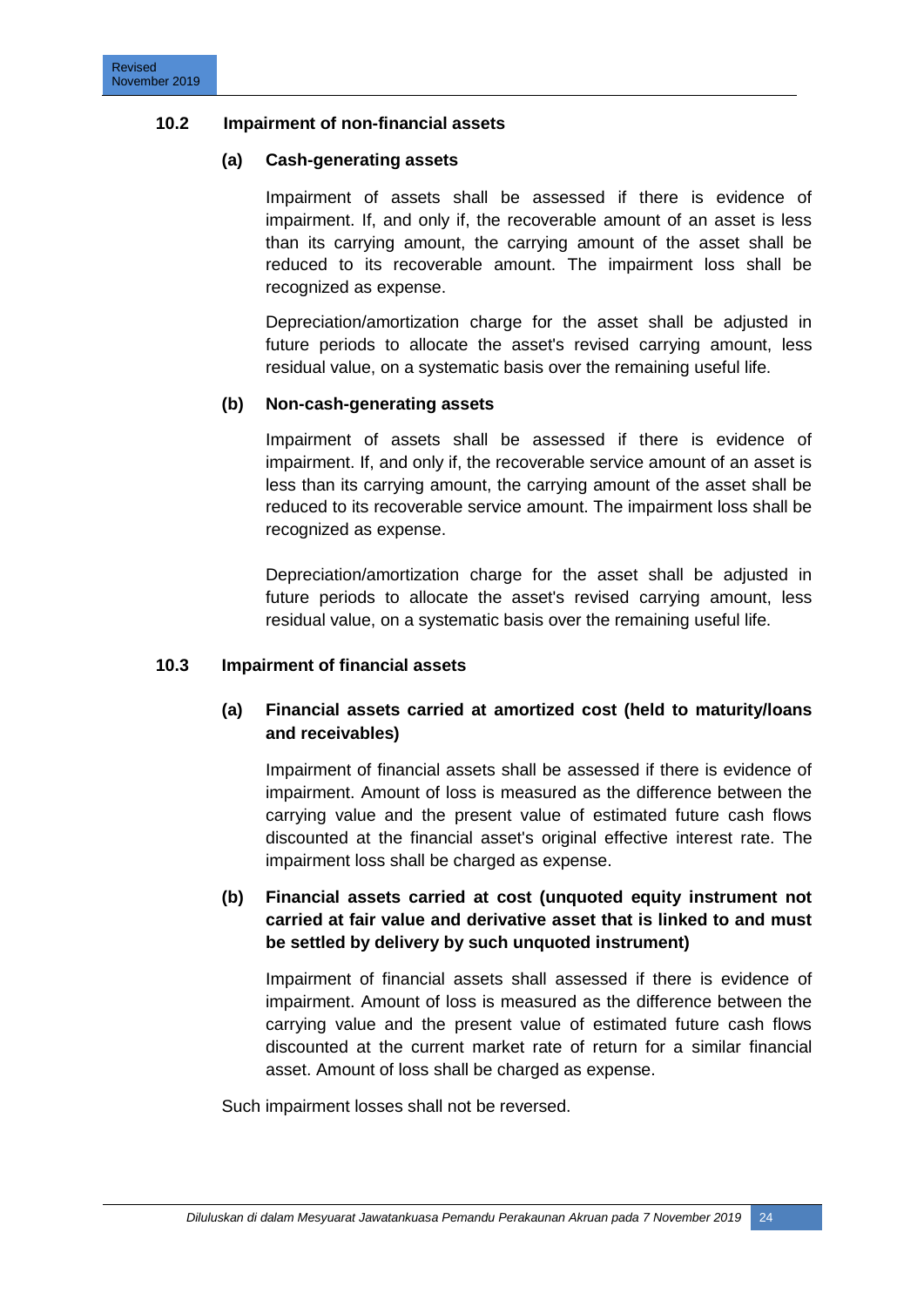# **10.4 Foreign currency translation**

#### **Initial recognition**

For transactions, monetary items, "non-monetary items measured at historical cost' and 'non-monetary items measured at fair value'

- (a) Apply the spot exchange rate at the date of transaction.
- (b) For practical reasons, AGD rate that approximates the actual rate, might be used for all transactions occurring during that period.

For foreign operations,

- (a) Assets and liabilities shall be translated at the closing rate
- (b) Revenue and expenses translated at AGD rates at date of transactions
- (c) Remittance to 3/12 Imprest Holder recorded at spot rate
- (d) Resulting exchange differences shall be recognized in foreign exchange gain and loss account.

Monetary items shall be subsequently translated using the closing rate.

Non-monetary items measured at historical cost shall be subsequently translated using the rate at the date of transaction.

Non-monetary items measured at fair value shall be subsequently translated using the rate at the date when the fair value was determined.

#### **10.5 Related party disclosures**

Related party relationships where control exists shall be disclosed, irrespective of whether there have been transactions between the related parties.

#### **10.6 Events after reporting date**

Events after the reporting date are those events, both favorable and unfavorable, that occur between the reporting date and the date when the financial statements are authorized for issue.

Two types of events can be identified:

- (a) Those that provide evidence of conditions that existed at the reporting date (adjusting events after the reporting date); and
- (b) Those are indicative of conditions that arose after the reporting date (non-adjusting events after the reporting date).

For adjusting events after the reporting date, the amounts recognized in the financial statements shall be adjusted to reflect adjusting events after the reporting date.

For non-adjusting events after the reporting date, such amounts shall not be adjusted. However, the nature and estimates of financial effects of material non-adjusting events (i.e. those which could influence the economic decisions of the users) shall be disclosed.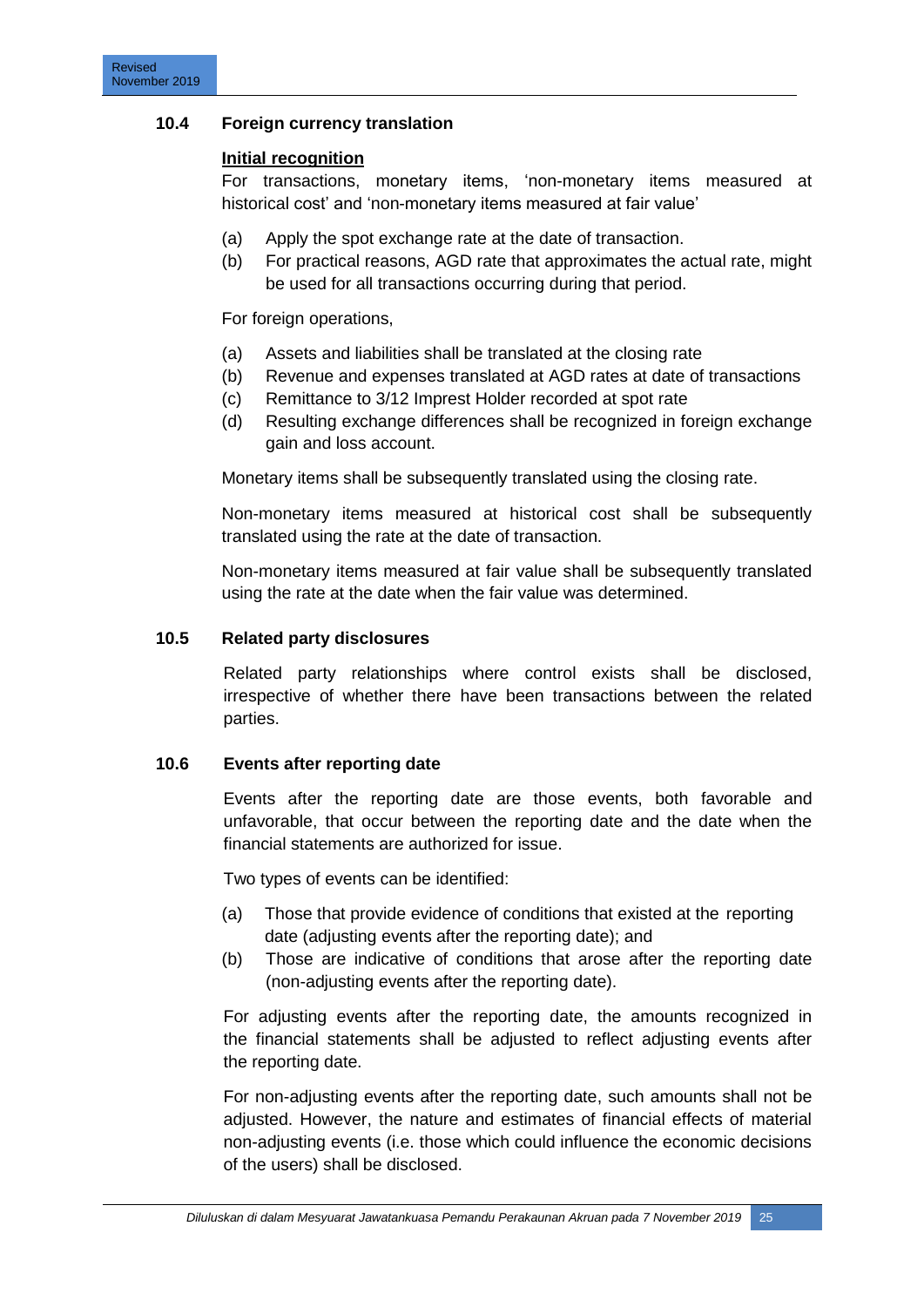# **10.7 Comparison with budget**

The entity shall present a comparison of the budget amounts and actual amounts for operating expenditure, development expenditure and revenue, either as a separate additional financial statement or as additional budget columns in the financial statements currently presented in accordance with MPSASs.

Comparison of budget and actual amounts shall be presented on a comparable basis to the budget. Where the financial statements and the budget are not prepared on a comparable basis, the budgeted total revenues, total expenses, and net cash flows from operating activities, investing activities and financing activities shall be reconciled to the actual amounts presented in the financial statements.

#### **10.8 Segment reporting**

The entity shall disclose segment information in the note to the financial statement.

# **10.9 Contingent liabilities (e.g litigations)**

No recognition of liability is required, but contingent liability is to be disclosed in the financial statements.

# **10.10 Accounting policies, changes in accounting estimate, errors**

#### **(a) Selection of accounting policies**

When MPSAS contradict with local legislations, local legislations shall prevail.

#### **(b) Changes in accounting policies**

Accounting policy shall be changed only if the change is required by MPSAS or if it results in the financial statements providing reliable and more relevant information about the effects of transactions, other events, and conditions of the entity's financial position, financial performance, or cash flows. Changes shall be applied retrospectively unless otherwise required under the transitional provision upon first time adoption of specific MPSASs.

Changes in accounting policies shall be disclosed in the notes to the financial statements.

#### **(c) Changes in accounting estimates**

Changes shall be recognized prospectively by including it in the surplus and deficit in the period of change (if the change affects the period only), or the period of change and future periods (if the change affects both).